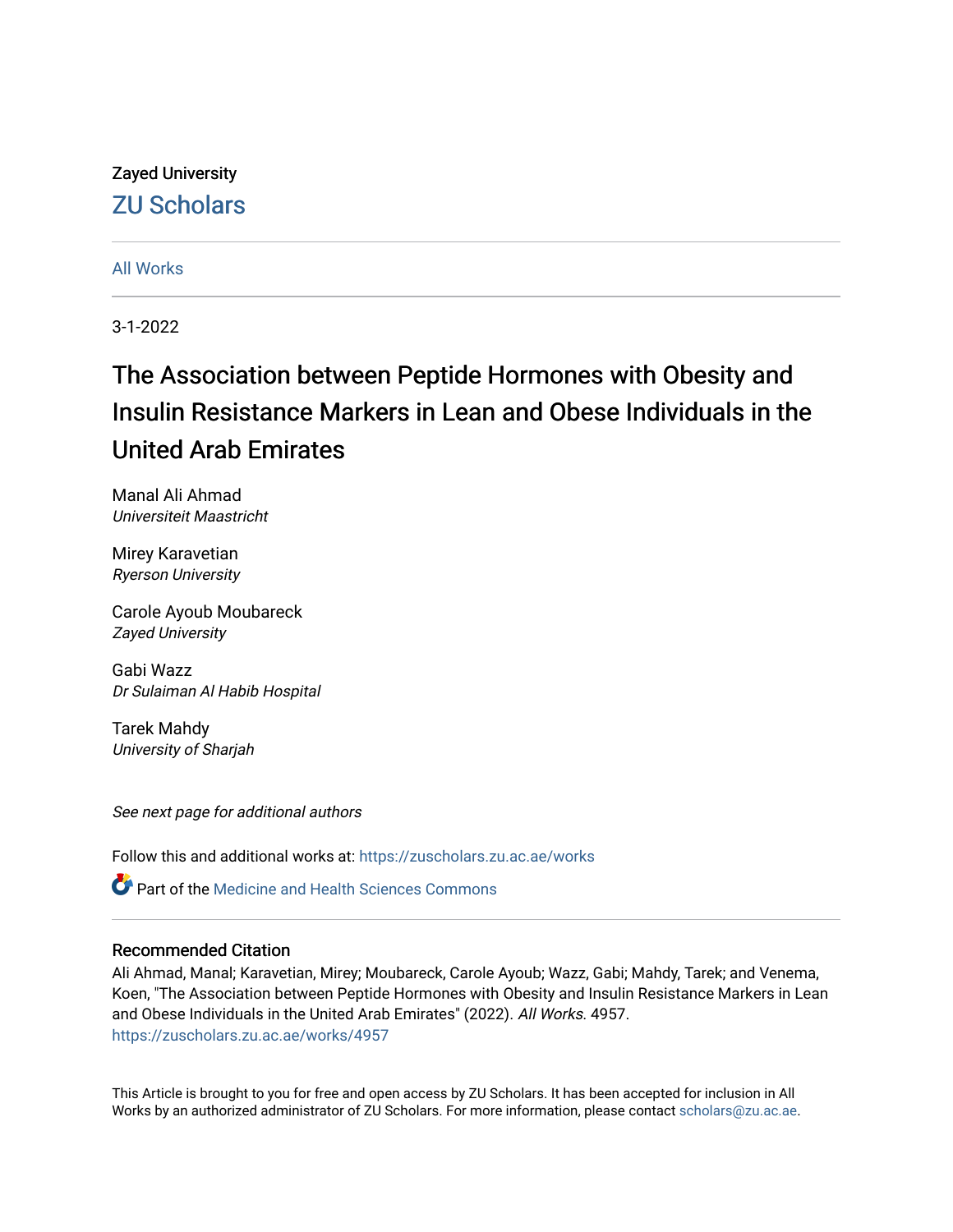## Author First name, Last name, Institution

Manal Ali Ahmad, Mirey Karavetian, Carole Ayoub Moubareck, Gabi Wazz, Tarek Mahdy, and Koen Venema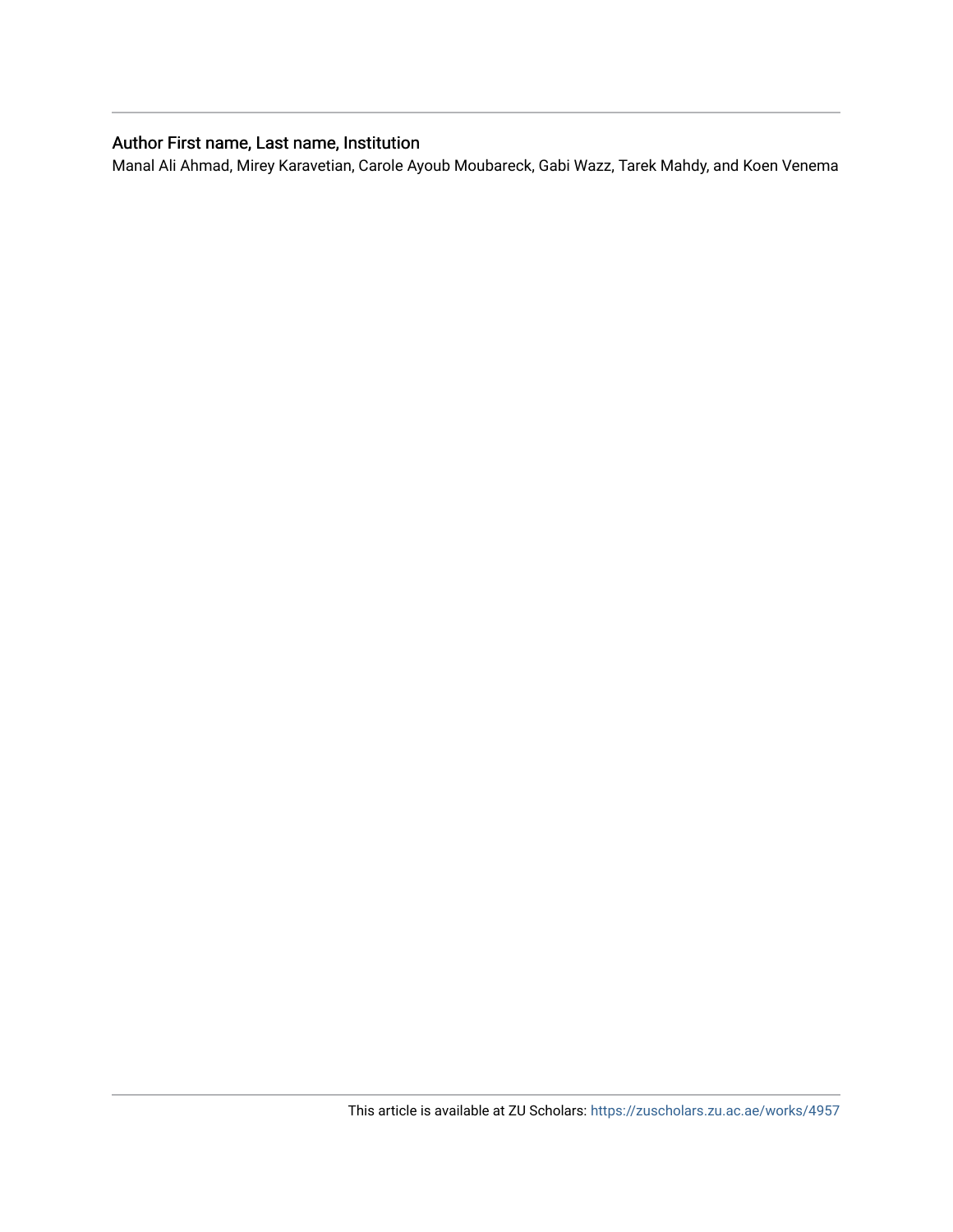

*Article*



## **The Association between Peptide Hormones with Obesity and Insulin Resistance Markers in Lean and Obese Individuals in the United Arab Emirates**

**Manal Ali Ahmad <sup>1</sup> [,](https://orcid.org/0000-0002-9754-1545) Mirey Karavetian <sup>2</sup> , Carole Ayoub Moubareck <sup>3</sup> [,](https://orcid.org/0000-0001-8369-5271) Gabi Wazz <sup>4</sup> , Tarek Mahdy <sup>5</sup> and Koen Venema 6,[\\*](https://orcid.org/0000-0001-7046-5127)**

- <sup>1</sup> School of Nutrition and Translational Research in Metabolism (NUTRIM), Faculty of Health, Medicine and Life Sciences, Maastricht University, 6200 MD Maastricht, The Netherlands; manale.aa@hotmail.com
- <sup>2</sup> Department of Food and Nutrition, Ryerson University, Toronto, ON M5B 2K3, Canada; mirey.karavetian@ryerson.ca
- <sup>3</sup> College of Natural and Health Sciences, Zayed University, Dubai 19282, United Arab Emirates; carole.ayoubmoubareck@zu.ac.ae
- <sup>4</sup> Center of Excellence in Bariatric and Metabolic Surgery, Dr. Sulaiman Al Habib Hospital, Dubai 505005, United Arab Emirates; gabiw@drsulaimanalhabib.com
- <sup>5</sup> Department of Bariatric Surgery, Sharjah University, Sharjah 27272, United Arab Emirates; tmahdy@yahoo.com
- <sup>6</sup> Centre for Healthy Eating & Food Innovation, Faculty of Science & Engineering, Campus Venlo, Maastricht University, 5928 SZ Venlo, The Netherlands
- **\*** Correspondence: k.venema@maastrichtuniversity.nl; Tel.: +31-622-435-111

**Abstract:** Peptide hormones play a crucial role in body weight and glucose homeostasis. In this study, we aimed to explore this association and recruited 43 obese and 31 age- and sex-matched lean participants. We assessed their body mass index (BMI), waist circumference (WC), waist-toheight ratio (WtHR), percentage body fat (PBF), fasting blood levels of peptide hormones (GLP-1, GLP-2, insulin, leptin, ghrelin, CCK, and PYY), fasting blood sugar (FBS), and Homeostatic Model Assessment of Insulin Resistance (HOMA-IR). We tested the associations between peptide hormones and markers of obesity and insulin resistance (IR) by using the Independent-Samples *t*-test and Mann-Whitney U test, partial correlation, and logistic regression. FBS, insulin, HOMA-IR, GLP-1, GLP-2, and leptin were significantly higher in the obese group; ghrelin and CCK were significantly higher in lean participants, and no difference was seen for PYY. Controlling for BMI, GLP-1 was positively correlated with WtHR, while ghrelin was inversely correlated with WtHR. GLP-1 was correlated with HOMA-IR. GLP-1 was associated with obesity and IR markers in the regression model. Our results show that obese and lean adults display significant differences in plasma peptide hormone levels. GLP-1 levels were independently associated with markers of obesity and IR. Restoring the appetite hormone balance in obesity may represent a potential therapeutic target.

**Keywords:** obesity; brain–gut axis; insulin resistance; glucagon-like peptide-1; glucagon-like peptide-2; insulin; leptin; cholecystokinin; peptide yy; ghrelin

### **1. Introduction**

Obesity is reaching unprecedented epidemic levels. Globally, in 2016, 39% and 13% of adults were estimated as overweight and obese, respectively [\[1\]](#page-11-0). Extending from its simplistic description as an imbalance between energy intake and expenditure, obesity ensues from multifaceted interactions between genetic, environmental, psychological, lifestyle, and dietary factors, making it a complex disease to understand and address [\[2\]](#page-11-1). Specifically, a growing body of evidence supports the role of the gut–brain axis in the pathogenesis of obesity [\[3\]](#page-11-2). On the one hand, the brain signals to the gut via efferent vagal and neuroendocrine pathways [\[4\]](#page-11-3), and on the other hand, peptide hormones act as



**Citation:** Ali Ahmad, M.; Karavetian, M.; Moubareck, C.A.; Wazz, G.; Mahdy, T.; Venema, K. The Association between Peptide Hormones with Obesity and Insulin Resistance Markers in Lean and Obese Individuals in the United Arab Emirates. *Nutrients* **2022**, *14*, 1271. [https://doi.org/10.3390/](https://doi.org/10.3390/nu14061271) [nu14061271](https://doi.org/10.3390/nu14061271)

Academic Editor: George Dimitriadis

Received: 8 February 2022 Accepted: 14 March 2022 Published: 17 March 2022

**Publisher's Note:** MDPI stays neutral with regard to jurisdictional claims in published maps and institutional affiliations.



**Copyright:** © 2022 by the authors. Licensee MDPI, Basel, Switzerland. This article is an open access article distributed under the terms and conditions of the Creative Commons Attribution (CC BY) license [\(https://](https://creativecommons.org/licenses/by/4.0/) [creativecommons.org/licenses/by/](https://creativecommons.org/licenses/by/4.0/)  $4.0/$ ).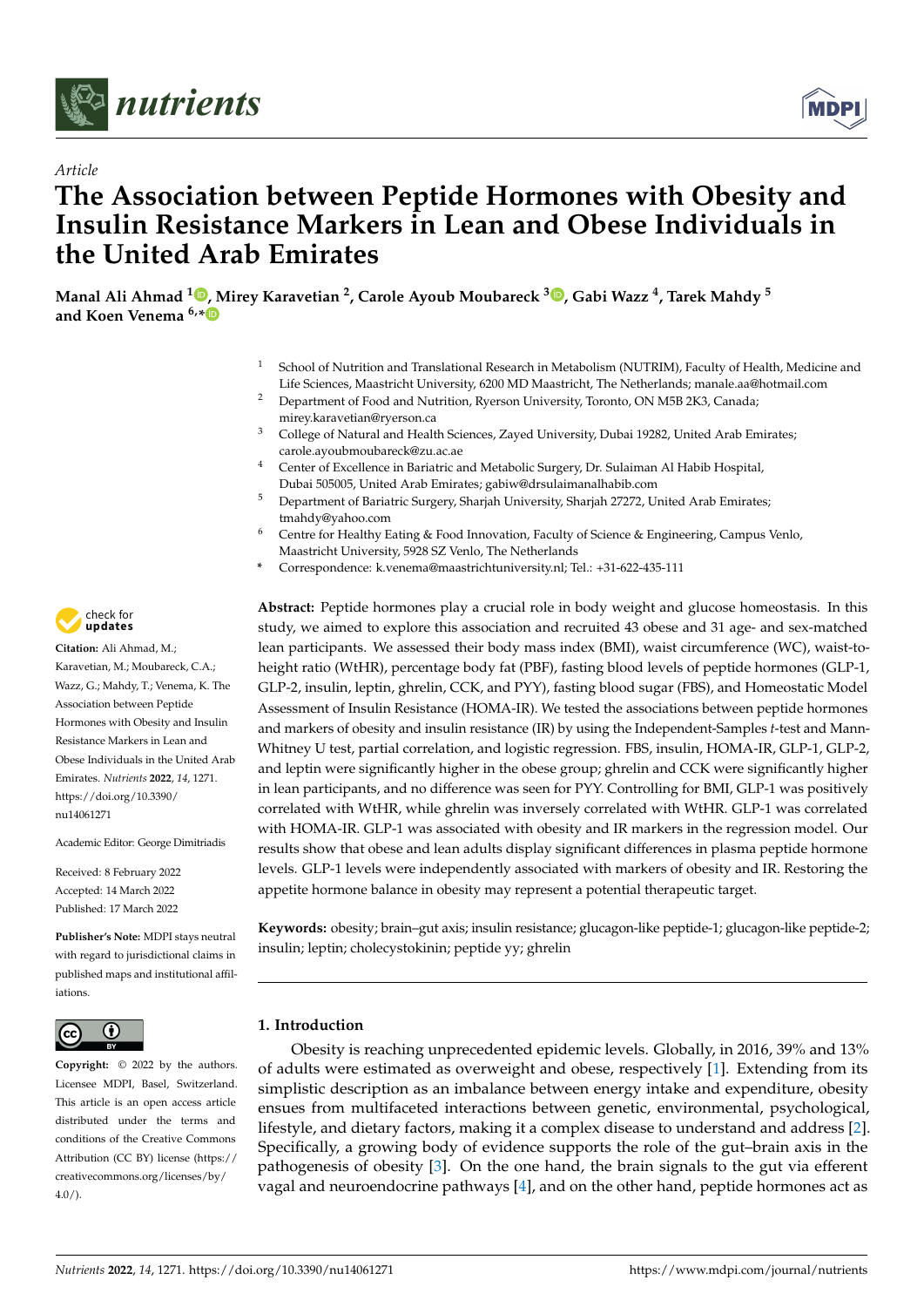signaling molecules [\[5\]](#page-11-4), triggering autonomic reflexes to regulate appetite, energy, and glucose homeostasis [\[6\]](#page-11-5). These peptides are divided into short-term effectors, such as glucagon-like peptides (GLP)-1 and -2, cholecystokinin (CCK), peptide YY (PPY), and ghrelin, and long-term effectors, including insulin, leptin, and adipokines [\[7\]](#page-11-6). Significant alterations in the expression and secretion of peptide hormones may disrupt intermediary metabolism, ultimately manifesting in increased body weight and insulin resistance (IR), leading to diabetes, metabolic syndrome, cardiovascular disease, or dyslipidemia [\[8\]](#page-11-7). In obesity, neural, gut- and adipose-tissue-derived hormone signaling are altered [\[9\]](#page-11-8). For instance, compared with normal-weighted individuals, people with obesity have reduced fasting ghrelin levels which could be a counter-regulatory mechanism to excess body weight and reduced post–meal suppression [\[10\]](#page-11-9).

Furthermore, individuals with obesity have reduced fasting levels of PYY and GLP-1 and blunted meal-stimulated levels of these anorectic peptides, in addition to an attenuated satiety-promoting effect of CCK [\[11\]](#page-11-10), leptin resistance, and IR [\[12](#page-11-11)[,13\]](#page-11-12). However, it is unclear whether these alterations are a cause or a consequence of obesity [\[14\]](#page-11-13). Moreover, microbiota dysbiosis has been associated with impairments in the secretion of many peptide hormones, coupled with increased appetite, enhanced energy harvest from food intake, and fat storage [\[15\]](#page-11-14). Apart from bariatric surgery, treatment options for obesity are ineffective in achieving sustainable weight loss [\[16\]](#page-11-15), making the search for potential alternative treatments a necessity [\[14\]](#page-11-13). The effectiveness of a bariatric surgery procedure could partly be lying in its effect on peptide hormones and subsequent regulation of energy homeostasis [\[16\]](#page-11-15).

Nevertheless, surgical treatment of obesity can never be the sole solution, as it is an invasive, risky, and costly procedure [\[17\]](#page-11-16). Consequently, the field of neuroendocrinology, specifically the modulation of peptide hormones, holds promising therapeutic implications [\[10\]](#page-11-9). However, the definitive roles of each of these molecules remain not fully understood and are yet to be uncovered [\[18\]](#page-11-17). Further research is needed to address knowledge gaps and unresolved issues in the field of peptide hormones and obesity [\[11\]](#page-11-10). Understanding underlying pathophysiological links have the potential to allow for more accurate identification of high-risk participants and open the door for new therapeutic implications [\[19\]](#page-11-18). This is of utmost importance for communities exhibiting alarming rates of obesity, such as in the United Arab Emirates (UAE), amounting, in 2016, to 31.6% among men and 41.2% among women [\[20\]](#page-11-19). Accordingly, this study aimed to assess plasma peptide hormones within the context of obesity and IR among lean and obese adult Emirati participants.

#### **2. Materials and Methods**

#### *2.1. Study Design*

This was a cross-sectional comparative study between lean and obese Emirati individuals residing in the UAE. It was part of a pre–post study exploring the effect of a bariatric procedure on gut microbiota, peptide hormones, food intake, and metabolism. The study was registered on <ClinicalTrials.gov> (ID: NCT04200521). Raw data are available at the Mendeley Data repository [\(https://data.mendeley.com/datasets/w297t54m98/1,](https://data.mendeley.com/datasets/w297t54m98/1) accessed on 7 February 2022) [\[21\]](#page-11-20).

#### *2.2. Ethics Statement*

All participants gave their informed consent for inclusion before they participated in the study. The study was conducted in accordance with the Declaration of Helsinki, and the protocol was approved by the Ethics Committee of the Ministry of Health and Prevention (MOH), Dubai Health Care Regulatory Research Ethics Committee (DHCR-REC), and the Zayed University Ethical Committee Board (ZU19\_51\_F).

#### *2.3. Participants and Sample Size*

The current study utilized data from a mother study that aimed to assess gut microbiota among lean and obese Emirati participants and changes in microbiota post-bariatric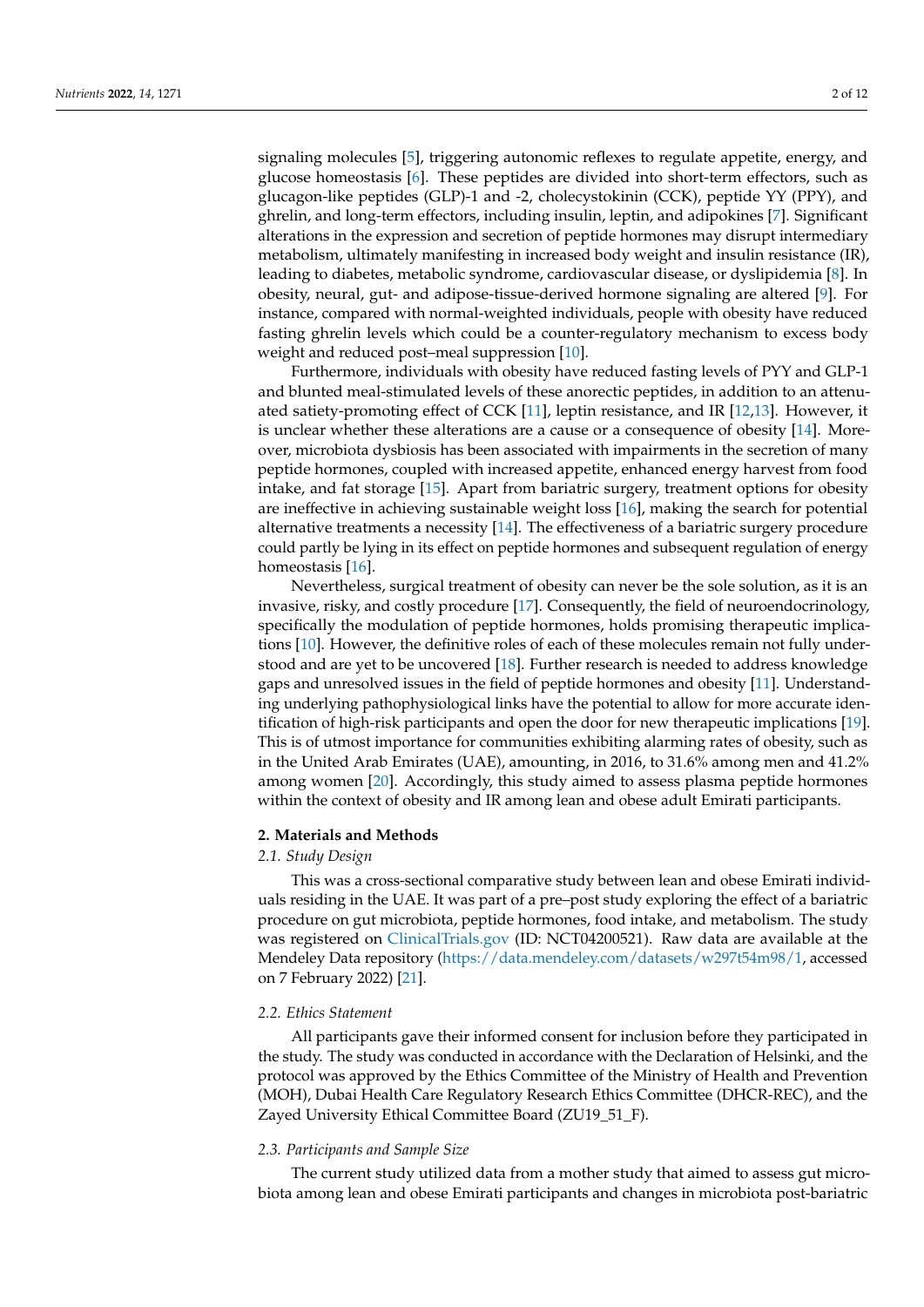surgery. In the mother study, the primary outcome was the change in the Firmicutes-to-Bacteroidetes ratio. The sample size calculation was performed according to change in Bacteroidetes/Firmicutes between pre- and post-bariatric procedure [\[22\]](#page-11-21) based on the study by Damms-Machado et al. [\[23\]](#page-12-0) where the mean (SD) fecal Bacteroidetes-to-Firmicutes ratio changed significantly from 5.9 (2.1) to 10.4 (1.4) in 3 months post-bariatric surgery [\[23\]](#page-12-0) A sample size of 2 participants was required to achieve an 80% power at a two-sided 5% significance level (Ali Ahmad et al., in preparation). To allow for the high expected dropout rate, the minimum sample size was multiplied by 15. Hence, a total of 30 obese planning to undergo a bariatric procedure, and 30 lean Emirati, matched by age and sex, were targeted.

Eligibility criteria included stable body weight and free of antibiotic use for the last three months, between 18 and 60 years, residing in the UAE, from both sexes. Consenting participants with a body mass index (BMI)  $\geq$  35 kg/m<sup>2</sup> planning to undergo bariatric surgery with a clearance from the bariatric surgeon were assigned to the "obese" study group. Afterward, individuals with a BMI between 18.5 and 24.9 kg/m<sup>2</sup>, matched for ageand sex of the initially recruited obese participants, were assigned to the "lean" study group. Exclusion criteria were as follows: weight loss  $\geq$  5% in the last three months, pregnancy, alcohol consumption of more than two drinks in a day for men and more than one drink in a day for women [\[24\]](#page-12-1), or unwilling to provide written informed consent. Obese participants were recruited via a direct approach from two hospitals (one in Dubai and one in Sharjah), whereas lean participants were recruited from the general community in Dubai, using flyer postings and word of mouth. Recruitment was conducted between October 2019 and March 2021.

#### *2.4. Outcome Measures and Data Collection*

Inclusion criteria were assessed by using a screening questionnaire addressing general health, weight (loss), medication and supplement use, physical activity, antibiotic usage, alcohol consumption, and comorbidities. Eligible participants were asked to avoid alcohol consumption and any strenuous exercise 24 h before the screening and come for data collection after a 12-h fast. Outcome measures, collected by trained dietitians and research assistants, included the following:

#### *2.5. Biochemical Parameters*

Peptide hormones: venous blood samples were collected after fasting for 12 h, using a 22-gauge needle, by a licensed nurse, following standard techniques and three vacutainers tubes. One 5 mL sample was drawn into Ethylenediaminetetraacetic acid (EDTA) tube to analyze GLP-1, GLP-2, insulin, leptin, and CCK without adding any stabilizer. Another two 3-mL samples were drawn into EDTA tubes. For the first one, 30 µL of Pefabloc (Aminoethyl-benzenesulfonyl fluoride hydrochloride, i.e., AEBSF (Sigma Aldrich, St. Louis, MO, USA; 100 mg/mL in distilled water) was added to stabilize ghrelin. For the other tube, 30 µL of DPP IV inhibitor (Sigma Aldrich) was added to stabilize PYY. According to the manufacturer's instructions, hormones were analyzed by using Enzyme-Linked Immunosorbent Assay (ELISA). Kits used were purchased from Diametra Millipore (St. Louis, MO, USA) for GLP-1, GLP-2, PYY, ghrelin, insulin, and leptin; and ABclonal Technology (Wuhan, China) for CCK.

Fasting blood sugar (FBS) was measured by using a portable Lux Meter Blood Test following the manufacturer's instructions (Biochemical Systems International, S.p.A; Arezzo, Italy).

Homeostatic Model Assessment of IR (HOMA-IR) was calculated as fasting serum insulin (mU/mL)  $\times$  FBS (mg/dL)/405 [\[25\]](#page-12-2); values higher than 1.8 denoted IR [\[26\]](#page-12-3).

#### *2.6. Anthropometric Measurements*

Height and weight were measured to determine BMI. Body weight (Kg) was assessed by using an electronic portable Seca 762 scale (Vogel & Halke, Hamburg, Germany), without shoes, with the participant wearing light clothes. Height (cm) was measured by using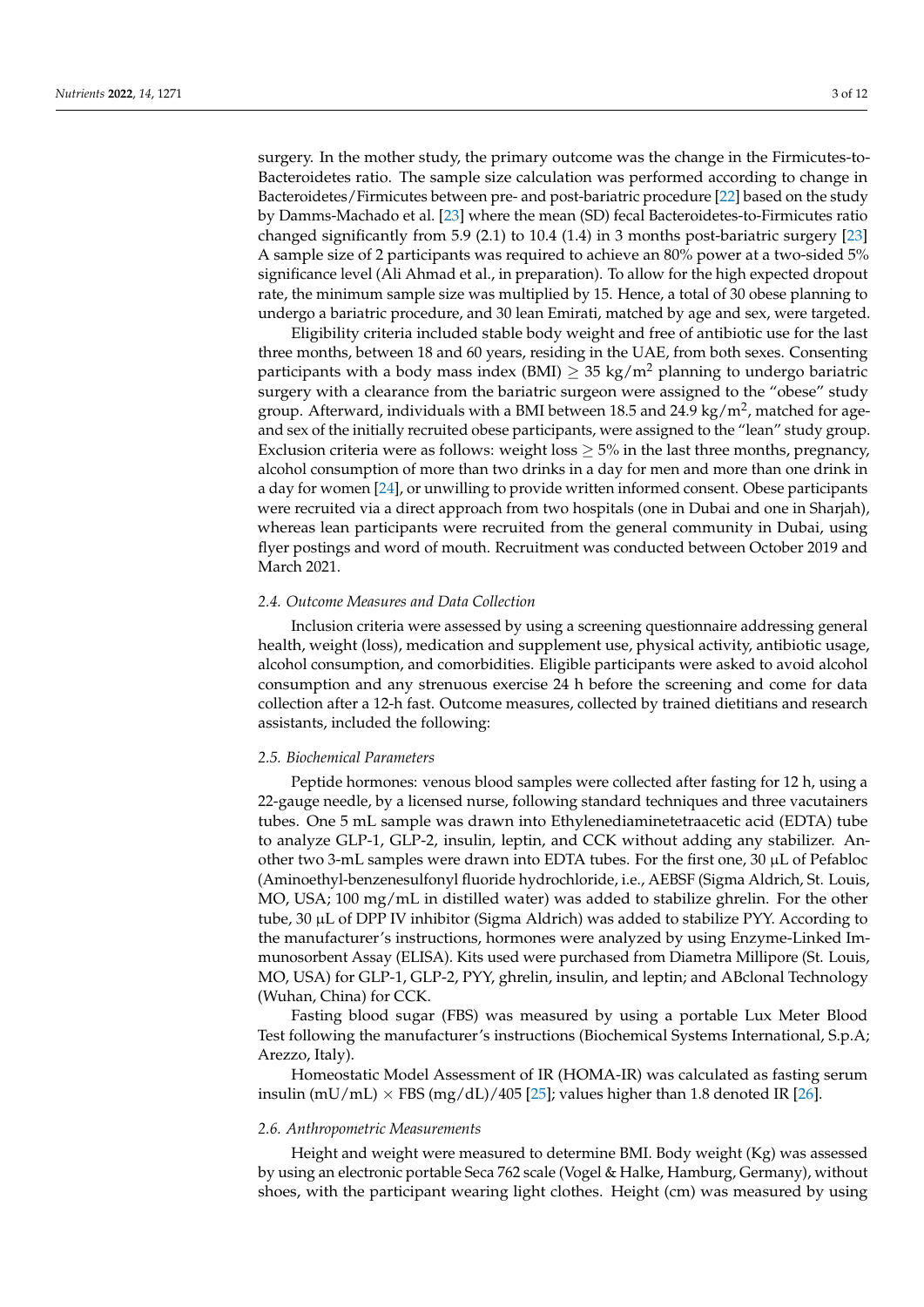a portable stadiometer attached to the Seca weighing scale and measured to the nearest  $0.1$  cm, without shoes, with the participant stretching to the maximum height. BMI (kg/m<sup>2</sup>) was calculated by dividing kilogram weight by squared height in meters.

Waist circumference (WC) (cm) was measured to the nearest 0.1 cm at the mid-point, halfway between the right iliac crest and the lower costal region [\[27\]](#page-12-4), using measuring tapes Seca 201 Ergonomic Circumference Measuring Tape. WC values were categorized as elevated according to the cut-off points of  $\geq$ 94 cm for men and  $\geq$ 80 cm for women [\[28\]](#page-12-5).

Waist-to-height ratio (WtHR) was calculated by dividing the WC (cm) by height (cm). Values  $\geq$  0.5 indicated abdominal obesity [\[29\]](#page-12-6).

Percent body fat (PBF) was evaluated by using a bioelectrical impedance analyzer (BC-420 MA, Tanita Corporation, Tokyo, Japan). Participants were asked to be well hydrated, to not drink caffeine for 12 h, and to not participate in any excessive physical activity 24 h before the body-composition analysis. Cutoffs of  $\geq$  25% and  $\geq$  35% were used to define elevated PBF among men and women, respectively [\[30\]](#page-12-7).

#### *2.7. Statistical Analyses*

Statistical analyses were performed by using the Statistical Package for the Social Sciences software version 21.0 (SPSS Inc., Chicago, IL, USA). The normality of the data was tested by using skewness and kurtosis. Data were expressed as means  $\pm$  standard deviations and frequencies and percentages for continuous and categorical variables, respectively. Differences between the obese and lean participants were examined by using Independent-Samples *t*-test and Mann-Whitney U test for normally distributed and skewed continuous variables, respectively, and Chi-square for categorical variables. Pearson and Spearman's correlations were used to assess the correlations between peptide hormones (GLP-1, GLP-2, insulin, leptin, CCK, PYY, and ghrelin) and markers of obesity and IR (BMI, WC, WtHR, PBF, insulin, FBS, and HOMA-IR). These analyses were followed by partial correlations, adjusting for BMI, for all variables, except for BMI. A correlation coefficient (*r*) ranging between |0.10| and |0.39|; |0.4| and |0.69|; |0.70| and |0.89|; and |0.90| and |1.00| denoted a weak, moderate, strong, and very strong correlation, respectively [\[31\]](#page-12-8). Binary regression analyses were conducted by using the forward method, with categories of weight status, HOMA-IR, WC, WtHR, and PBF being the dependent variables and the peptide hormones being the independent variables. The number of independent variables entered into each model was set at 10% of the group with the outcome of interest. The choice of the independent variables was based on the results of the bivariate analyses (*p* < 0.2) and the pertaining scientific literature. A *p*-value less than 0.05 was considered statistically significant.

#### **3. Results**

In total, 74 adults were included: 43 obese (16 males, 27 females) and 31 lean (12 males, 19 females). Their characteristics are detailed below in Table [1.](#page-6-0) There was no between-group significant difference regarding age and sex. Obese participants exhibited significantly higher levels of FBS, insulin, HOMA-IR, GLP-1, GLP-2, and leptin compared with lean participants. In contrast, lean participants showed significantly higher levels of ghrelin and CCK than obese participants, while no between-group differences were noted regarding PYY. As for comorbidities, 2.3% and 11.6% of the obese group had dyslipidemia and hypertension, respectively.

The results of the correlation analyses between peptide hormones and markers of obesity and IR for the whole sample are detailed in Table [2.](#page-7-0) All peptide hormones were significantly correlated with BMI, whereby GLP-1, GLP-2, insulin, and leptin showed a positive correlation (*r* = 0.426, *p* < 0.001; *r* = 0.403, *p* < 0.001; *r* = 0.61, *p* < 0.001; *r* = 0.801, *p* < 0.001, respectively), whereas CCK and ghrelin showed a negative correlation ( $r = -0.356$ ,  $p = 0.002$ ; *r* = −0.680, *p* < 0.001, respectively). Specifically, GLP-1, GLP-2, insulin and leptin were positively correlated with WtHR (*r* = 0.549, *p* < 0.001; *r* = 0.444, *p* < 0.001; *r* = 0.651, *p* < 0.001;  $r = 0.756$ ,  $p < 0.001$ , respectively), while CCK and ghrelin were negatively correlated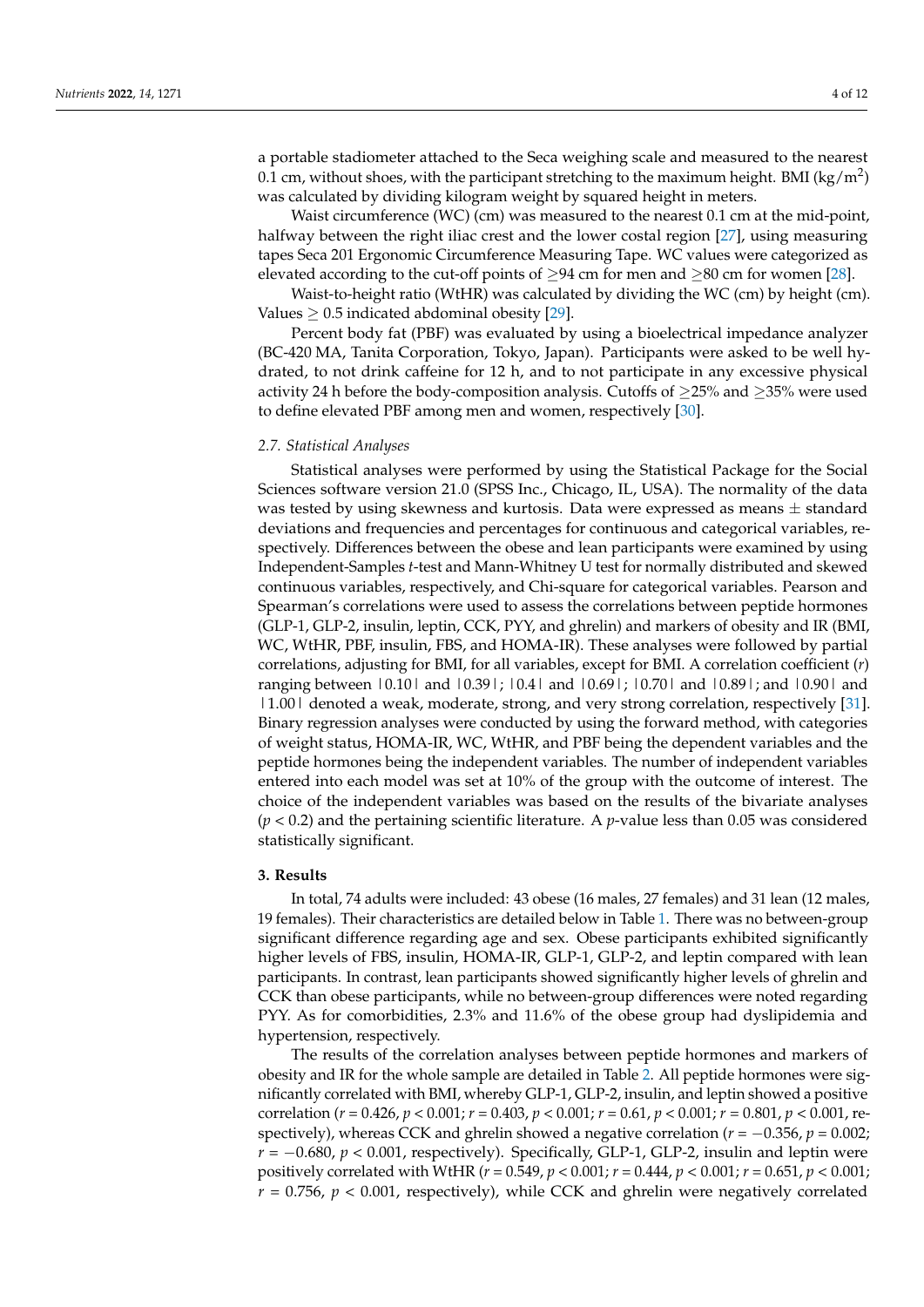with WtHR (*r* = −0.291, *p* = 0.012; *r* = −0.706, *p* < 0.001). Regarding IR markers, GLP-1, GLP-2, and leptin were positively correlated with HOMA-IR  $(r = 0.738, p < 0.001; r = 0.368,$  $p = 0.001$ ;  $r = 0.588$ ,  $p < 0.001$ ), while ghrelin was negatively correlated with HOMA-IR  $(r = -0.514; p < 0.001)$ . PYY was not correlated with any of the assessed markers.

<span id="page-6-0"></span>**Table 1.** Comparison of demographic, anthropometric, and biochemical parameters between lean and obese participants.

|                   | Lean<br>(Mean $\pm$ SD or <i>n</i> (%)) | Obese<br>(Mean $\pm$ SD or <i>n</i> $(\%)$ ) | <i>p</i> -Value |  |
|-------------------|-----------------------------------------|----------------------------------------------|-----------------|--|
| Age (years)       | $29.67 \pm 10.73$                       | $29.95 \pm 9.13$                             | 0.565           |  |
| Female            | 19(61.3)                                | 27 (62.8)                                    | 0.896           |  |
| BMI $(kg/m^2)$    | $22.49 \pm 1.93$                        | $43.12 \pm 6.83$                             | $< 0.001$ *     |  |
| $WC$ (cm)         | $76.70 \pm 14.83$                       | $123.29 \pm 17.76$                           | $< 0.001$ *     |  |
| Appropriate       | 23 (74.2)                               | 0(0)                                         |                 |  |
| Increased risk    | 8(25.8)                                 | 43 (100)                                     | $< 0.001$ *     |  |
| WtHR              | $0.48 \pm 0.05$                         | $0.74 \pm 0.08$                              | $< 0.001$ *     |  |
| Normal            | 16(51.6)                                | 0(0)                                         | $< 0.001$ *     |  |
| High              | 15(48.4)                                | 43 (100)                                     |                 |  |
| PBF $(\%)$        | $26.62 \pm 9.39$                        | $46.13 \pm 30$                               | $< 0.001$ *     |  |
| Adequate          | 24 (77.4)                               | 0(0)                                         | $< 0.001$ *     |  |
| Increased risk    | 7(22.6)                                 | 41 (95.3)                                    |                 |  |
| FBS(mg/dL)        | $91.67 \pm 11.03$                       | $103.11 \pm 27.29$                           | $0.003*$        |  |
| Insulin $(mU/mL)$ | $3.71 \pm 4.41$                         | $22.0 \pm 14.01$                             | $< 0.001$ *     |  |
| <b>HOMA-IR</b>    | $0.86 \pm 1.03$                         | $5.65 \pm 4.14$                              | $< 0.001$ *     |  |
| Leptin $(ng/mL)$  | $20.94 \pm 7.96$                        | $55.18 \pm 18.58$                            | $< 0.001$ *     |  |
| $GLP-1$ (pM)      | $12.64 \pm 8.57$                        | $23.99 \pm 12.83$                            | $< 0.001$ *     |  |
| $GLP-2$ (ng/mL)   | $2.29 \pm 1.06$                         | $3.59 \pm 1.76$                              | $< 0.001$ *     |  |
| $CCK$ (pg/mL)     | $68.64 \pm 34.39$                       | $53.01 \pm 28.16$                            | $0.037*$        |  |
| PYY (pg/mL)       | $61.85 \pm 33.99$                       | $74.98 \pm 50.51$                            | 0.355           |  |
| Ghrelin (pg/mL)   | $796.08 \pm 266.79$                     | $531.75 \pm 96.12$                           | $< 0.001$ *     |  |

\* Denotes statistical significance (*p* < 0.05) between groups. Independent-sample *t*-test was used for normally distributed continuous variables (age, BMI, WC, WtHR, PBF, insulin, leptin, GLP-1, GLP-2, CCK), Mann–Whitney U-test for skewed continuous variables (PYY, ghrelin, FBS, and HOMA-IR), and Chi-square test was used for categorical variables. BMI, body mass index; WC, waist circumference; PBF, percentage body fat; WtHR, waist-toheight ratio; FBS, fasting blood sugar; HOMA-IR, Homeostatic Model Assessment of Insulin Resistance; peptide hormones: GLP-1 and GLP-2, glucagon-like peptides 1 and 2; CCK, cholecystokinin; PYY, peptide YY.

The results of partial correlations adjusting for BMI are presented in Table [3.](#page-7-1) Leptin, GLP-2, and CCK correlations with obesity markers were annulled when adjusting for BMI. In contrast, GLP-1 remained correlated with WtHR  $(r = 0.312, p = 0.039)$ , and with WC among females only (*r* = 0.447, *p* < 0.001). Insulin remained positively correlated with WtHR  $(r = 0.275, p = 0.019)$  and ghrelin remained inversely correlated with WtHR  $(r = -0.302, p = 0.019)$  $p = 0.019$ ). As for the markers of IR, GLP-1 and GLP-2 were positively correlated with insulin (*r* = 0.612, *p* < 0.001; *r* = 0.236, *p* = 0.046, respectively). Moreover, GLP-1 showed a positive correlation with HOMA-IR (*r* = 0.667, *p* < 0.001). None of the peptide hormones was correlated with FBS. Finally, PYY was not correlated with any of the assessed markers.

The binary logistic regression adjusting for BMI results are presented in Table [4](#page-8-0) and show that GLP-1 was positively associated with HOMA-IR (odds ratio (OR) = 1.221, and 95% confidence interval (CI) = 1.079–1.382). No significant associations were noted between leptin nor ghrelin and HOMA-IR. Moreover, GLP-1 was positively associated with WC and WtHR (OR = 1.196, and 95% CI = 1.001–1.430; OR = 1.591, and 95% CI = 1.072–2.363, respectively), but negatively associated with PBF (OR =  $0.717$ , and  $95\%$  CI =  $0.542-0.949$ ). Finally, leptin and GLP-1 were positively associated with obesity (OR = 1.367, and 95% CI = 1.117–1.672;  $OR = 1.239$ , and  $95\% CI = 1.018 - 1.508$ , respectively).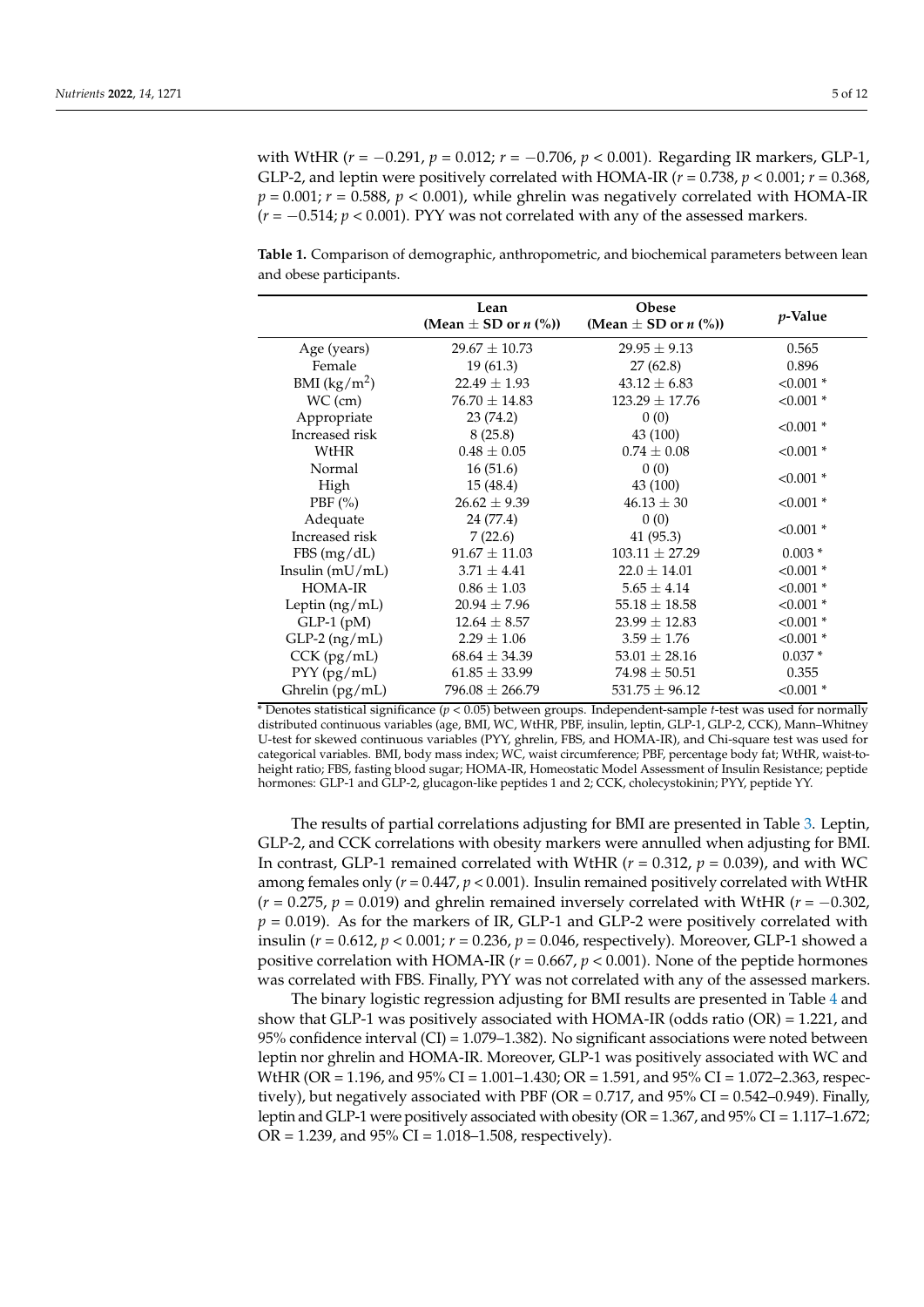|                                  |                  | $GLP-1$              | $GLP-2$              | Insulin              | Leptin               | <b>CCK</b>            | <b>PYY</b>        | Ghrelin               |
|----------------------------------|------------------|----------------------|----------------------|----------------------|----------------------|-----------------------|-------------------|-----------------------|
| WC(M)                            | $\boldsymbol{r}$ | 0.687 <sup>a</sup>   | $0.423$ <sup>a</sup> | $0.713$ <sup>a</sup> | $0.801$ <sup>a</sup> | $0.266$ <sup>a</sup>  | 0.21 <sup>b</sup> | $-0.722 b$            |
|                                  | $\mathfrak{p}$   | $< 0.001$ *          | $0.025*$             | $< 0.001$ *          | $< 0.001$ *          | 0.172                 | 0.28              | $< 0.001$ *           |
| WC(F)                            | r                | 0.382 <sup>a</sup>   | 0.286 <sup>a</sup>   | 0.61 <sup>a</sup>    | $0.762$ <sup>a</sup> | $-0.346$ <sup>a</sup> | 0.07 <sup>b</sup> | $-0.603b$             |
|                                  | $\boldsymbol{p}$ | $0.01*$              | 0.057                | $< 0.001$ *          | $< 0.001$ *          | $0.020*$              | 0.65              | $< 0.001$ *           |
| PBF(M)                           | $\boldsymbol{r}$ | $0.644$ <sup>a</sup> | 0.517 <sup>a</sup>   | $0.655$ <sup>a</sup> | $0.854$ <sup>a</sup> | $-0.143$ <sup>a</sup> | 0.26 <sup>b</sup> | $-0.681$ b            |
|                                  | $\mathfrak{p}$   | $< 0.001$ *          | $0.007*$             | $< 0.001$ *          | $< 0.001$ *          | 0.484                 | 0.2               | $< 0.001$ *           |
| PBF(F)                           | $\boldsymbol{r}$ | $0.224$ <sup>a</sup> | $0.211$ <sup>a</sup> | $0.525$ <sup>a</sup> | $0.714$ <sup>a</sup> | $-0.384$ <sup>a</sup> | 0.07 <sup>b</sup> | $-0.593$ b            |
|                                  | $\boldsymbol{p}$ | 0.139                | 0.164                | $< 0.001$ *          | $< 0.001$ *          | $0.009*$              | 0.66              | $< 0.001$ *           |
|                                  | $\boldsymbol{r}$ | $0.426$ <sup>a</sup> | 0.403 <sup>a</sup>   | $0.614$ <sup>a</sup> | $0.801$ <sup>a</sup> | $-0.356$ <sup>a</sup> | 0.09 <sup>b</sup> | $-0.680b$             |
| BMI                              | $\mathfrak{p}$   | $< 0.001$ *          | $< 0.001$ *          | $< 0.001$ *          | $< 0.001$ *          | $0.002*$              | 0.44              | $< 0.001$ *           |
| $\boldsymbol{r}$<br>WtHR         |                  | 0.549 <sup>a</sup>   | $0.444$ <sup>a</sup> | $0.651$ <sup>a</sup> | $0.756$ <sup>a</sup> | $-0.291$ <sup>a</sup> | 0.18 <sup>b</sup> | $-0.706$ b            |
|                                  | $\boldsymbol{p}$ | $< 0.001$ *          | $< 0.001$ *          | $< 0.001$ *          | $< 0.001$ *          | $0.012*$              | 0.13              | $< 0.001$ *           |
| $\boldsymbol{r}$<br>Insulin<br>p |                  | 0.699a               | 0.418 <sup>a</sup>   |                      | $0.474$ <sup>a</sup> | $-0.064$ <sup>a</sup> | 0.11 <sup>b</sup> | $-0.495$ <sup>b</sup> |
|                                  |                  | $< 0.001$ *          | $< 0.001$ *          |                      | $< 0.001$ *          | 0.589                 | 0.34              | $< 0.001$ *           |
| <b>FBS</b>                       | $\boldsymbol{r}$ | 0.242 <sup>b</sup>   | $0.175^{b}$          | 0.29 <sup>b</sup>    | 0.278 <sup>b</sup>   | $-0.193$ <sup>b</sup> | 0.17 <sup>b</sup> | $-0.309$ b            |
|                                  | $\boldsymbol{p}$ | $0.039*$             | 0.139                | $0.013*$             | $0.017*$             | 0.102                 | 0.14              | $0.008*$              |
| <b>HOMA-IR</b>                   | $\boldsymbol{r}$ | 0.738 <sup>b</sup>   | 0.368 <sup>b</sup>   | 0.992 <sup>b</sup>   | 0.588 <sup>b</sup>   | $-0.071$ b            | 0.14 <sup>b</sup> | $-0.514$ b            |
|                                  | $\mathfrak{p}$   | $< 0.001$ *          | $0.001*$             | $< 0.001$ *          | $< 0.001$ *          | 0.553                 | 0.25              | $< 0.001$ *           |

<span id="page-7-0"></span>**Table 2.** Correlations between peptide hormones and markers of obesity and IR.

Spearman correlation was conducted for correlations involving FBS, HOMA-IR, PYY, and ghrelin, while Pearson correlation was conducted for correlations involving other variables: <sup>a</sup> Pearson correlation, <sup>b</sup> Spearman correlation, *r* = correlation coefficient. \* Statistically significant correlation (*p* < 0.05). BMI, body mass index; WC, waist circumference; PBF, percentage body fat; WtHR, waist-to-height ratio; FBS, fasting blood sugar; HOMA-IR, Homeostatic Model Assessment of Insulin Resistance; peptide hormones: GLP-1 and GLP-2, glucagon-like peptides 1 and 2; CCK, cholecystokinin; PYY, peptide YY; M, males; F, females.

<span id="page-7-1"></span>**Table 3.** Partial correlations, adjusting for BMI, between peptide hormones and markers of obesity and IR.

|                                                  |                  | <b>GLP-1</b>          | $GLP-2$               | Insulin              | Leptin                | <b>CCK</b>            | <b>PYY</b>         | Ghrelin            |
|--------------------------------------------------|------------------|-----------------------|-----------------------|----------------------|-----------------------|-----------------------|--------------------|--------------------|
| BMI <sup>^</sup>                                 | r                | $0.426$ <sup>a</sup>  | $0.403$ <sup>a</sup>  | 0.61 <sup>a</sup>    | 0.801 <sup>a</sup>    | $-0.356$ <sup>a</sup> | 0.093 <sup>b</sup> | $-0.680 b$         |
|                                                  | $\,p\,$          | $< 0.001$ *           | $< 0.001$ *           | $< 0.001$ *          | $< 0.001$ *           | $0.002*$              | 0.435              | $< 0.001$ *        |
| WC(M)                                            | $\boldsymbol{r}$ | $0.361$ <sup>a</sup>  | $-0.224$ <sup>a</sup> | $0.324$ <sup>a</sup> | $0.095$ <sup>a</sup>  | 0.099a                | 0.060 <sup>b</sup> | $-0.146 b$         |
|                                                  | $\mathfrak{p}$   | 0.064                 | 0.260                 | 0.099                | 0.636                 | 0.622                 | 0.766              | 0.466              |
| WC(F)                                            | $\boldsymbol{r}$ | 0.312 <sup>a</sup>    | 0.015 <sup>a</sup>    | $0.297$ <sup>a</sup> | 0.150 <sup>a</sup>    | 0.012 <sup>a</sup>    | 0.130 <sup>b</sup> | $-0.154$ b         |
|                                                  | $\boldsymbol{p}$ | $0.039*$              | 0.923                 | 0.050                | 0.330                 | 0.936                 | 0.400              | 0.317              |
| $\boldsymbol{r}$<br>PBF(M)<br>$\mathfrak{p}$     |                  | $0.281$ <sup>a</sup>  | $-0.058$ <sup>a</sup> | 0.110 <sup>a</sup>   | $0.245$ <sup>a</sup>  | $0.346$ <sup>a</sup>  | 0.154 <sup>b</sup> | 0.103 <sup>b</sup> |
|                                                  |                  | 0.174                 | 0.783                 | 0.601                | 0.238                 | 0.091                 | 0.464              | 0.625              |
|                                                  | r                | $-0.044$ <sup>a</sup> | $-0.163$ <sup>a</sup> | $0.070$ <sup>a</sup> | $-0.053$ <sup>a</sup> | $-0.071$ <sup>a</sup> | 0.164 <sup>b</sup> | $-0.040$ b         |
| PBF(F)                                           | $\mathfrak{p}$   | 0.776                 | 0.290                 | 0.652                | 0.732                 | 0.648                 | 0.287              | 0.796              |
| $\boldsymbol{r}$<br>WtHR<br>$\boldsymbol{p}$     |                  | $0.447$ <sup>a</sup>  | $0.203$ <sup>a</sup>  | $0.275$ <sup>a</sup> | $0.071$ <sup>a</sup>  | 0.103 <sup>a</sup>    | 0.209 <sup>b</sup> | $-0.302$ b         |
|                                                  |                  | $< 0.001$ *           | 0.087                 | $0.019*$             | 0.553                 | 0.389                 | 0.078              | $0.019*$           |
| $\boldsymbol{r}$<br>Insulin<br>$\boldsymbol{p}$  |                  | 0.612 <sup>a</sup>    | $0.236$ <sup>a</sup>  |                      | $-0.038$ <sup>a</sup> | 0.209 <sup>a</sup>    | 0.070 <sup>b</sup> | $-0.093$ b         |
|                                                  |                  | $< 0.001$ *           | $0.046*$              |                      | 0.749                 | 0.077                 | 0.557              | 0.438              |
| $\boldsymbol{r}$<br><b>FBS</b><br>$\mathfrak{p}$ |                  | 0.074 <sup>b</sup>    | 0.027 <sup>b</sup>    | 0.032 <sup>b</sup>   | $-0.161$ b            | $-0.046$ b            | 0.149 <sup>b</sup> | $-0.044$ b         |
|                                                  |                  | 0.535                 | 0.825                 | 0.787                | 0.176                 | 0.704                 | 0.213              | 0.716              |
|                                                  | $\boldsymbol{r}$ | 0.667 <sup>b</sup>    | 0.170 <sup>b</sup>    | 0.987 <sup>b</sup>   | 0.009 <sup>b</sup>    | 0.273 <sup>b</sup>    | 0.100 <sup>b</sup> | $-0.094$ b         |
| <b>HOMA</b>                                      | $\mathfrak{p}$   | $< 0.001$ *           | 0.154                 | $< 0.001$ *          | 0.940                 | $0.021*$              | 0.405              | 0.432              |

ˆ Correlation was presented without adjustment for BMI. Spearman partial correlation was conducted for correlations involving FBS, HOMA-IR, PYY, and ghrelin, while Pearson partial correlation was performed for correlations involving other variables. <sup>a</sup> Pearson partial correlation. <sup>b</sup> Spearman partial correlation. \* Statistically significant correlation (*p* < 0.05). BMI, body mass index; WC, waist circumference; PBF, percentage body fat; WtHR, waist-toheight ratio; FBS, fasting blood sugar; HOMA-IR, Homeostatic Model Assessment of Insulin Resistance; GLP-1 and GLP-2, glucagon-like peptides 1 and 2; CCK, cholecystokinin; PYY, peptide YY; M, males; F, females.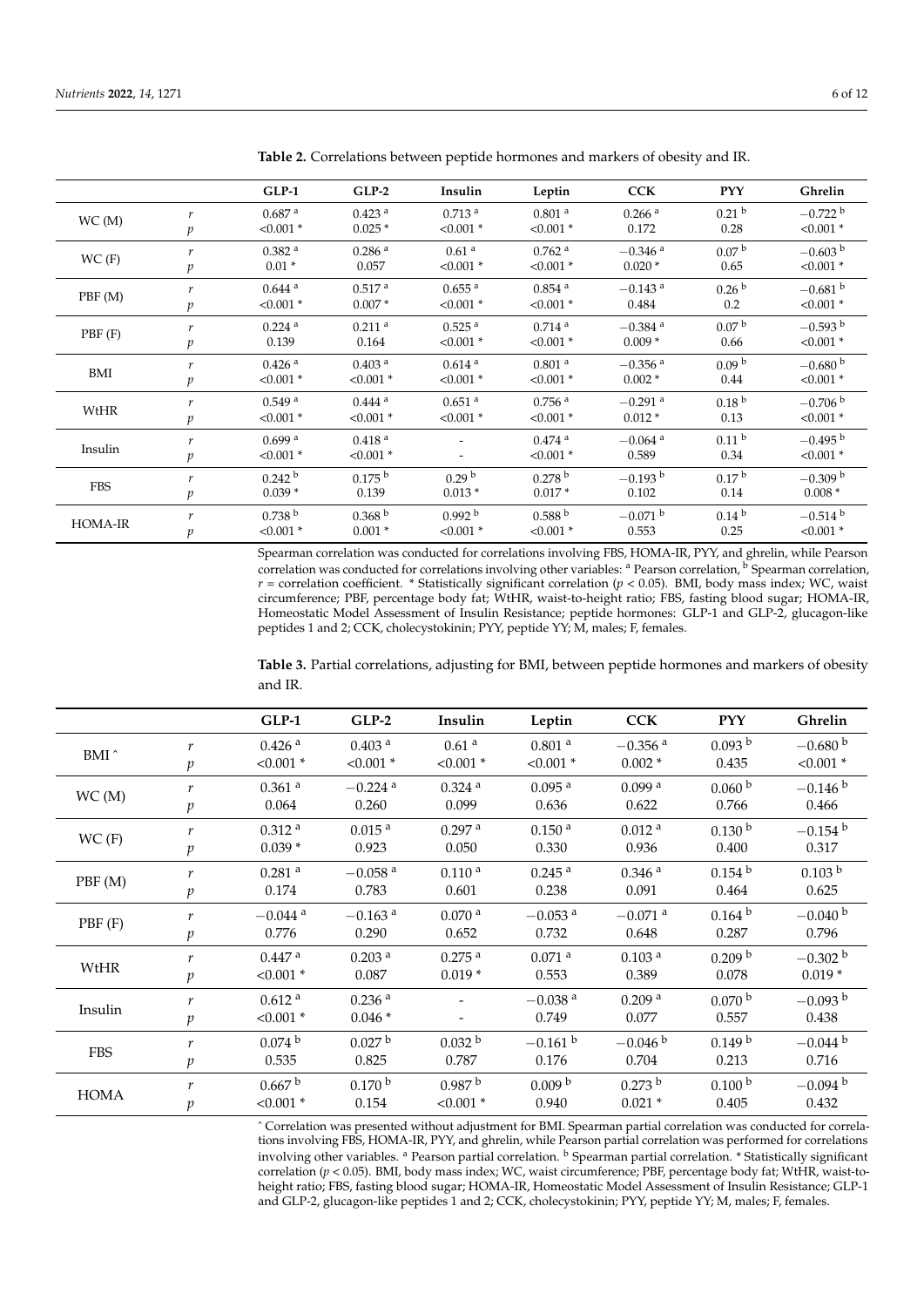|                                | <b>Predictors</b> | OR              | <i>p</i> -Value  | R Square | 95% CI                          |
|--------------------------------|-------------------|-----------------|------------------|----------|---------------------------------|
| $HOMA-IRa$                     | BMI<br>$GLP-1$    | 1.229<br>1.221  | < 0.001<br>0.002 | 0.764    | 1.108-1.363<br>1.079-1.382      |
| Weight status b                | Leptin<br>$GLP-1$ | 1.367<br>1.239  | 0.002<br>0.033   | 0.898    | 1.117–1.672<br>1.018-1.508      |
| WC <sup>c</sup>                | BMI<br>$GLP-1$    | 3.876<br>1.196  | 0.027<br>0.048   | 0.871    | 1.169-12.848<br>$1.001 - 1.430$ |
| W <sub>t</sub> HR <sup>d</sup> | BMI<br>$GLP-1$    | 10.276<br>1.591 | 0.023<br>0.021   | 0.900    | 1.373-76.934<br>1.072-2.363     |
| PBF <sup>e</sup>               | BMI<br>$GLP-1$    | 4.847<br>0.717  | 0.008<br>0.020   | 0.910    | 1.503-15.636<br>$0.542 - 0.949$ |

<span id="page-8-0"></span>**Table 4.** Predictors of markers of obesity and IR.

<sup>a</sup> Reference category: HOMA-IR < 1.8 vs. HOMA-IR  $\geq$  1.8. Variables entered in the model: GLP-1, leptin, ghrelin, and BMI. <sup>b</sup> Reference category: lean vs. obese. Variables entered in the model: leptin, GLP-1, and ghrelin. <sup>c</sup> Reference category: appropriate WC vs. increased WC. Variables entered in the model: leptin, GLP-1, and BMI. <sup>d</sup> Reference category: normal WtHR vs. high WtHR. Variables entered in the model: GLP-1 and BMI. <sup>e</sup> Reference category: normal PBF vs. elevated PBF. Variables entered in the model: leptin, GLP-1, and BMI. HOMA-IR, Homeostatic Model Assessment of Insulin Resistance; GLP-1, glucagon-like peptides 1; PBF, percentage body fat; WC, waist circumference; WtHR, waist-to-height ratio.

#### **4. Discussion**

Obesity and its complications are an ever-increasing public-health challenge. The relationship between gut-derived hormonal dysregulation and obesity is long-known [\[10\]](#page-11-9). More specifically, peptide hormones, such as PYY, GLP-1, CCK, insulin, leptin, and ghrelin, are implicated in appetite regulation. Of these, only ghrelin is orexigenic, while the others have anorexigenic properties [\[11\]](#page-11-10). The interplay between peptide hormones and cardiometabolic outcomes in Arabs has received little attention in the scientific literature, thus justifying the need for this research. Exploring interventions to reduce obesity—specifically in the UAE—is a national health priority, given the alarmingly high obesity rate [\[32\]](#page-12-9).

This study reported statistically significant differences in GLP-1, GLP-2, insulin, leptin, ghrelin, and CCK between obese and lean participants. Our results further highlight the dysregulation of peptide hormone secretion profiles with obesity and IR [\[19](#page-11-18)[,33\]](#page-12-10). Whether these alterations are consequential or inductive to weight gain remains to be explored [\[34\]](#page-12-11).

Moreover, we found that GLP-1 predicted obesity status and IR, even after controlling for BMI, whereas leptin predicted obesity and its markers, but after controlling for BMI, this association was annulled. As expected, individuals with obesity had higher fasting insulin levels and HOMA-IR than lean participants [\[35\]](#page-12-12). Moreover, 92.5% of obese participants had IR, compared with only 7.5% of lean participants. Interestingly, insulin remained positively correlated with WtHR after controlling for BMI, emphasizing the latter as a promising anthropometric screening parameter indicative of IR [\[36\]](#page-12-13), being a sensitive, inexpensive, non-invasive, simple-to-assess, and easy-to-calculate tool [\[37,](#page-12-14)[38\]](#page-12-15).

We found that fasting GLP-1 was significantly higher in obese participants, as seen elsewhere [\[39](#page-12-16)[,40\]](#page-12-17). Notably, GLP-1 was the only independent gut peptide predictor of obesity markers and IR. The inflammatory cytokine interleukin-6 (IL-6) stimulates GLP-1 secretion from pancreatic  $\alpha$ -cells, subsequently promoting insulin secretion, hepatic lipogenesis, and adipogenesis, which might explain the positive association between GLP-1 and IR and adiposity [\[41\]](#page-12-18). It is also possible that GLP-1 levels are naturally increased as a homeostatic protective mechanism to counteract energy surplus in obese participants [\[41\]](#page-12-18). This suggestion is plausible, as overfeeding was shown to increase fasting levels of GLP-1 [\[42\]](#page-12-19). Obesity is also associated with intestinal microbiota dysbiosis, altering GLP-1 secretion [\[40\]](#page-12-17). Our findings seem to be aligned with the emerging literature [\[40,](#page-12-17)[41\]](#page-12-18), whereby fasting GLP-1 may be considered an indicator of cardiometabolic risk. Most importantly, these findings suggest therapeutic implications. For instance, GLP-1, an incretin hormone, regulates glucose homeostasis and suppresses appetite [\[19\]](#page-11-18), and GLP-1 treatment in controlling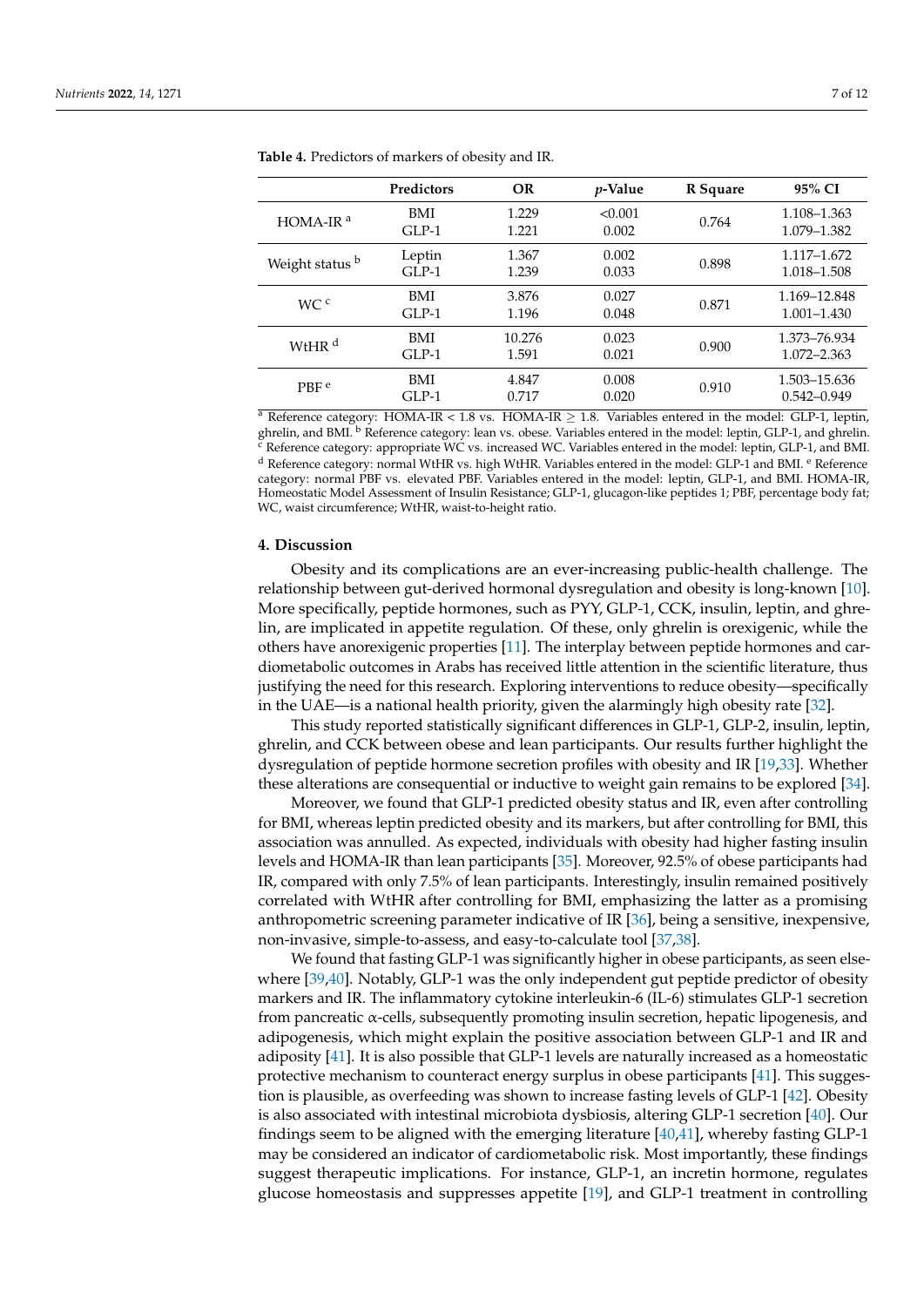blood glucose levels, hunger, and energy consumption has been proven effective in recent studies [\[43,](#page-12-20)[44\]](#page-12-21). Although obesity affects postprandial GLP-1 secretion, obese participants are sensitive to systematically administered GLP-1 with reduced hunger, slowed gastric emptying [\[10\]](#page-11-9), and decreased IR [\[45\]](#page-12-22). Moreover, administration of GLP-1 receptor agonists in combination with related gut-derived hormones imparts metabolic advantages beyond those seen with GLP-1 alone  $[46]$ .

Obese participants exhibited significantly higher leptin levels, positively correlating with obesity and IR markers [\[47\]](#page-12-24). Since leptin is excreted by the adipose tissue [\[48\]](#page-13-0), a positive correlation between body fat and leptin was expected [\[49\]](#page-13-1) and was annulled after controlling for BMI. Moreover, leptin levels decrease with a reduction of body fat [\[50\]](#page-13-2), indicating enhanced leptin sensitivity [\[12\]](#page-11-11), which correlates with maintaining the weight loss [\[51\]](#page-13-3). The concept of leptin resistance may explain the paradoxically elevated leptin levels in obesity, notably through impaired transportation of leptin through the blood-brain barrier [\[12\]](#page-11-11) and the decreased hypothalamic leptin receptor expression [\[12\]](#page-11-11). Preventing and treating leptin resistance may open new therapeutic strategies [\[12,](#page-11-11)[50\]](#page-13-2), especially since approaches to enhancing leptin sensitivity in animal models have shown some success; however, these findings are without a clinically relevant application to date [\[12\]](#page-11-11).

While PYY is known to reduce appetite and energy intake, delay gastric emptying, and promote insulin secretion [\[15\]](#page-11-14), its relationship with obesity and IR remains controversial [\[19,](#page-11-18)[52\]](#page-13-4). In our study, no between-group significant differences were noted. We did not find any association between fasting PYY and obesity nor IR, except for a positive correlation with FBS in obese participants. It is highly plausible that, in contrast to other peptide hormones, obesity is not associated with resistance to PYY, thus explaining the lack of difference in its fasting concentrations between lean and obese individuals [\[53,](#page-13-5)[54\]](#page-13-6). Furthermore, PYY levels are affected by numerous factors beyond weight. For example, reduced concentrations in people with a high BMI might be related to consuming a lowfiber diet rather than fat stores or IR [\[55\]](#page-13-7). Targeted studies examining adiposity and dietary intake are required to establish the underlying causality.

In our study, fasting CCK was significantly higher in lean participants. Moreover, CCK was negatively correlated with all obesity markers, which was annulled after controlling for BMI. CCK is known to reduce energy intake and promote insulin secretion [\[56\]](#page-13-8). Whether obesity affects CCK secretion is controversial [\[19\]](#page-11-18) and could be due to methodological problems in measuring CCK [\[57\]](#page-13-9). CCK-resistance in obesity is evident, making obese individuals less sensitive to CCK's satiety effect [\[58\]](#page-13-10). The biological action profile of CCK has strong parallels with those of GLP-1 [\[56\]](#page-13-8), and a combined activation of their receptors induces body-weight reduction and blood-glucose control [\[59\]](#page-13-11).

Furthermore, CCK and leptin synergistically inhibit caloric intake [\[56\]](#page-13-8). The coadministration of CCK with GLP-1 and leptin substantially enhances metabolic benefits under conditions of obesity and diabetes [\[56\]](#page-13-8). CCK combinatorial therapeutics may have yet unexploited therapeutic potential.

Finally, we found that fasting ghrelin was significantly lower in obese participants, and after controlling for BMI, it was negatively correlated only with WtHR [\[3\]](#page-11-2). Fasting ghrelin decreases with obesity and increases by diet-induced weight loss [\[19\]](#page-11-18). The underlying mechanisms have not been elucidated, but circulating plasma ghrelin was reported to decrease significantly after food intake [\[11\]](#page-11-10). Seemingly, increased caloric intake suppresses plasma ghrelin levels, and reduced ghrelin may be compensatory rather than causal, being a physiological adaptation to the positive caloric balance and excess body weight [\[10\]](#page-11-9). In human primary funding cultures, obesity decreased ghrelin production at the cellular protein level, leading to a reduced secretion in the cell supernatant [\[10\]](#page-11-9).

Moreover, downregulation of ghrelin secretion may result from high IR [\[60\]](#page-13-12). Ghrelin administration increases food intake, lowers energy expenditure, and upregulates gene expression of fat-storage-promoting enzymes in white adipose tissue [\[61\]](#page-13-13). In contrast, neutralization of bioavailable ghrelin and administration of growth hormone secretagogue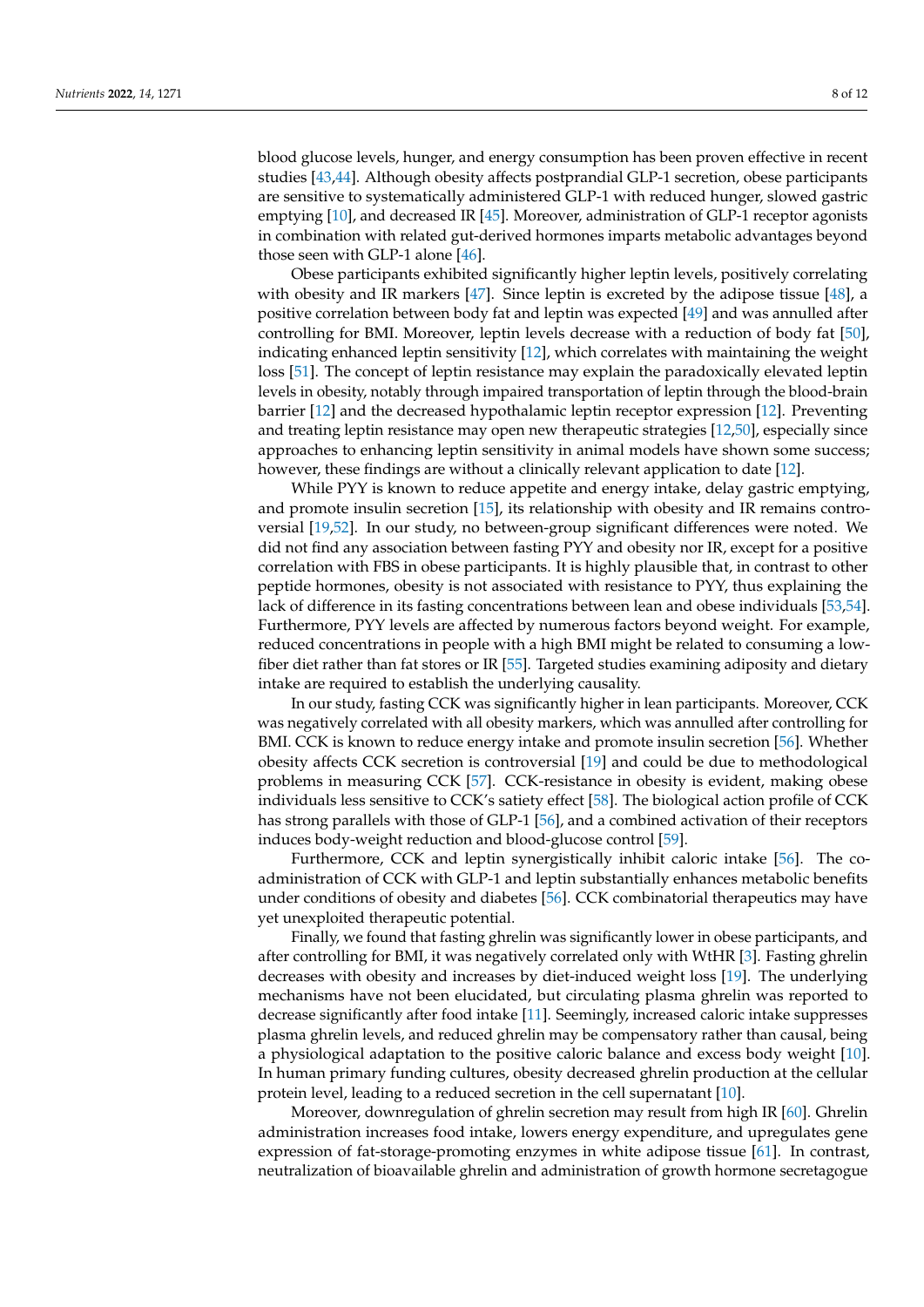receptor or ghrelin-O-acyltransferase antagonists to mice fed a high-fat diet lower body weight and food intake [\[10\]](#page-11-9).

#### *Strengths and Limitations*

To our knowledge, this is the first study providing information regarding seven peptide hormones in adults Emiratis and exploring the associations between these hormones and validated markers of obesity and IR. Our findings present important implications for clinical practice and future diagnostic and interventional studies, especially that combinatorial therapies of hormones involved in energy regulation act through various pathways and avoid compensatory mechanisms [\[12\]](#page-11-11). Moreover, we measured total GLP-1, providing better information about the secretion of the hormone and its effects, compared with measurements of intact (or active) GLP-1 [\[62\]](#page-13-14). However, this analysis had several limitations. First, it focused only on fasting peptide hormone concentrations, varying in food intake and macronutrient composition. Exploring postprandial concentrations and their relationship with obesity and IR could provide additional insights into unanswered questions in this study. Moreover, our sample consisted of Emiratis aged 18–60 years. Future studies are needed to uncover whether the relationships identified here hold other age ranges and ethnic groups. Finally, our results are hindered by the relatively small sample size and the study's cross-sectional nature. Therefore, prospective studies should be carried out with powered samples to validate our findings and uncover potential cause-and-effect relationships.

#### **5. Conclusions**

In this paper, we reported significant differences in the plasma concentrations of peptide hormones between obese and lean adult Emiratis. Despite the small number of participants, a notable relationship between the circulating fasting GLP-1 levels and obesity and IR was observed. Restoring the disordered peptide hormones balance in obesity by targeting nutrient sensors in selective regions of the gut or by combined administration of peptide hormone mimetics represent a primary potential therapeutic target to improve the prevention and management of obesity and its comorbidities. Understanding peptide hormones biology is the first step in this regard. To this end, we follow up with the obese individuals after they have undergone bariatric surgery, investigate changes in their peptide hormones profile and include analyses on gut microbiota composition.

**Author Contributions:** Conceptualization, M.A.A., M.K. and K.V.; methodology, M.A.A., M.K. and K.V.; software, M.A.A. and K.V.; validation, M.K., K.V. and C.A.M.; formal analysis, M.A.A.; investigation, M.A.A.; resources, M.K., K.V., C.A.M., G.W. and T.M.; data curation, M.A.A., M.K. and K.V.; writing—original draft preparation, M.A.A.; writing—review and editing, M.K., K.V. and C.A.M., G.W. and T.M.; visualization, M.A.A., M.K., K.V., C.A.M., G.W. and T.M.; supervision, M.K. and K.V.; project administration, M.K. and K.V.; funding acquisition, C.A.M. and K.V.; All authors have read and agreed to the published version of the manuscript.

**Funding:** This research was funded by Zayed University, Dubai, UAE (grant number R19054) and was supported by the Dutch Province of Limburg with a grant to the Centre for Healthy Eating & Food Innovation (HEFI) of Maastricht University—Campus Venlo (Grant number HEFI-1).

**Institutional Review Board Statement:** The study was conducted according to the guidelines of the Declaration of Helsinki and approved by the Ethics Committee of the Ministry of Health and Prevention (MOHAP/DXB-REC-52/2018 and approval on 26 February 2018), Zayed University Ethical Committee Board (protocol code ZU19\_51\_F and approval on 8 May 2019) and Dubai Health Care Regulatory Research Ethics Committee (DHCR-REC and approval on 4 October 2020). All participants gave their informed consent for inclusion before they participated in the study.

**Informed Consent Statement:** Informed consent was obtained from all participants involved in the study. Written informed consent has been obtained from the participants to publish this paper.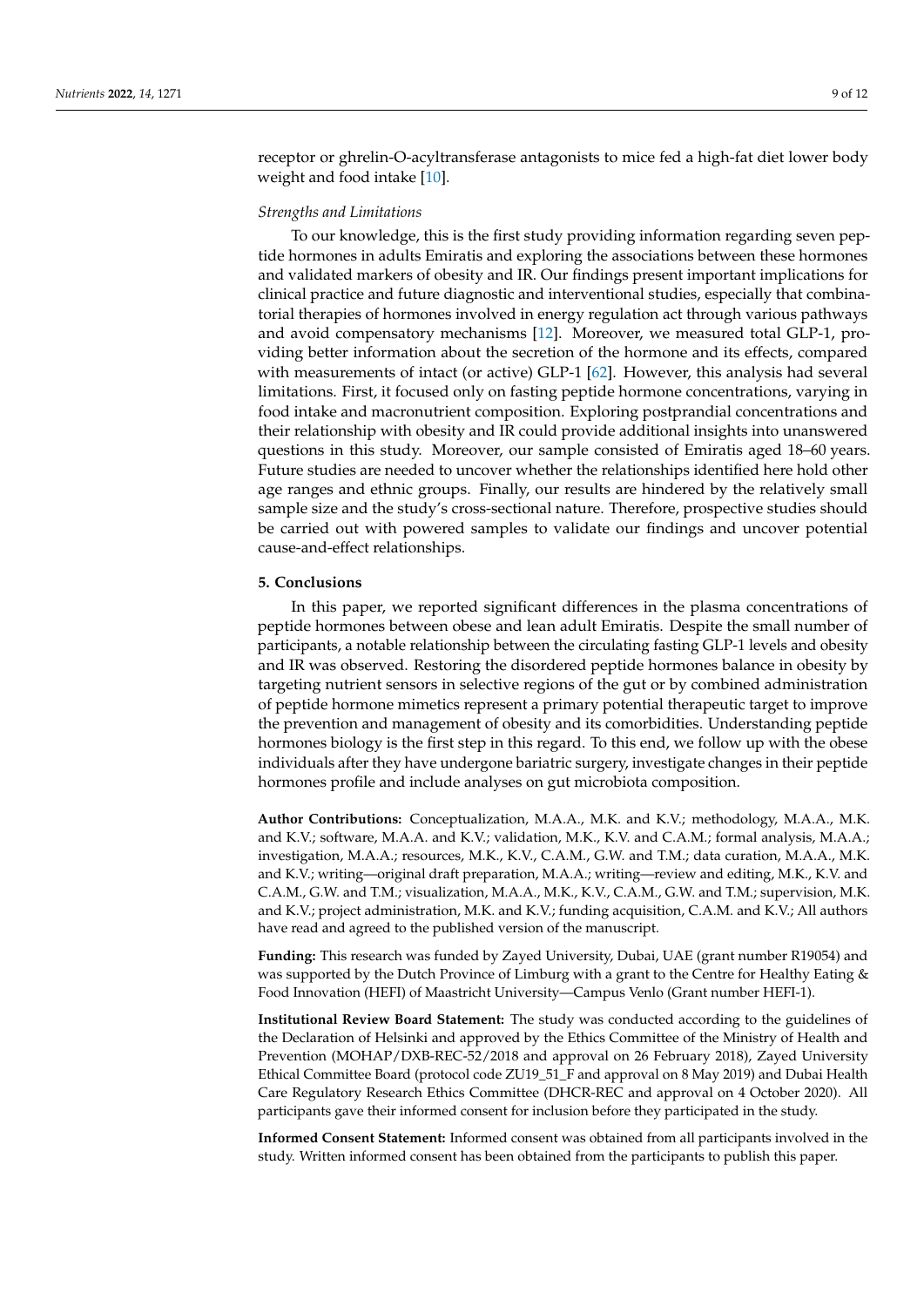**Data Availability Statement:** The raw data presented in this study are openly available in Mendeley Data repository: <https://data.mendeley.com/datasets/w297t54m98/1> (accessed on 7 February 2022) at [https://doi.org/10.17632/w297t54m98.1.](https://doi.org/10.17632/w297t54m98.1)

**Acknowledgments:** We thank the research assistants and students from the College of Natural and Health Sciences department at Zayed University in Dubai campus for their assistance in data collection; Dr. Sulaiman al Habib Hospital (Dubai-UAE), Al Qassimi Hospital (Sharjah-UAE), and the Research Institute for Medical & Health Sciences (Sharjah-UAE) for their collaboration.

**Conflicts of Interest:** The authors declare no conflict of interest. The funders had no role in the design of the study; in the collection, analyses, or interpretation of data; in the writing of the manuscript; or in the decision to publish the results.

#### **References**

- <span id="page-11-0"></span>1. World Health Organization. Obesity and Overweight. Available online: [http://www.who.int/news-room/fact-sheets/detail/](http://www.who.int/news-room/fact-sheets/detail/obesity-and-overweight) [obesity-and-overweight](http://www.who.int/news-room/fact-sheets/detail/obesity-and-overweight) (accessed on 16 July 2021).
- <span id="page-11-1"></span>2. Bliss, E.S.; Whiteside, E. The Gut-Brain Axis, the Human Gut Microbiota and Their Integration in the Development of Obesity. *Front. Physiol.* **2018**, *9*, 900. [\[CrossRef\]](http://doi.org/10.3389/fphys.2018.00900) [\[PubMed\]](http://www.ncbi.nlm.nih.gov/pubmed/30050464)
- <span id="page-11-2"></span>3. Woodward, O.R.; Gribble, F.M.; Reimann, F.; Lewis, J.E. Gut peptide regulation of food intake–evidence for the modulation of hedonic feeding. *J. Physiol.* **2021**, *600*, 1053–1078. [\[CrossRef\]](http://doi.org/10.1113/JP280581) [\[PubMed\]](http://www.ncbi.nlm.nih.gov/pubmed/34152020)
- <span id="page-11-3"></span>4. Collins, S.M.; Surette, M.; Bercik, P. The interplay between the intestinal microbiota and the brain. *Nat. Rev. Microbiol.* **2012**, *10*, 735–742. [\[CrossRef\]](http://doi.org/10.1038/nrmicro2876) [\[PubMed\]](http://www.ncbi.nlm.nih.gov/pubmed/23000955)
- <span id="page-11-4"></span>5. Plovier, H.; Cani, P.D. Enteroendocrine Cells: Metabolic Relays between Microbes and Their Host. *Endocr. Dev.* **2017**, *32*, 139–164. [\[CrossRef\]](http://doi.org/10.1159/000475736)
- <span id="page-11-5"></span>6. Martin, A.; Sun, E.W.-L.; Keating, D.J. Mechanisms controlling hormone secretion in human gut and its relevance to metabolism. *J. Endocrinol.* **2020**, *244*, R1–R15. [\[CrossRef\]](http://doi.org/10.1530/JOE-19-0399)
- <span id="page-11-6"></span>7. Federico, A.; Dallio, M.; Tolone, S.; Gravina, A.G.; Patrone, V.; Romano, M.; Tuccillo, C.; Mozzillo, A.L.; Amoroso, V.; Misso, G.; et al. Gastrointestinal Hormones, Intestinal Microbiota and Metabolic Homeostasis in Obese Patients: Effect of Bariatric Surgery. *In Vivo* **2016**, *30*, 321–330.
- <span id="page-11-7"></span>8. Saltiel, A.R. New therapeutic approaches for the treatment of obesity. *Sci. Transl. Med.* **2016**, *8*, 323rv2. [\[CrossRef\]](http://doi.org/10.1126/scitranslmed.aad1811)
- <span id="page-11-8"></span>9. Lean, M.; Malkova, D. Altered gut and adipose tissue hormones in overweight and obese individuals: Cause or consequence? *Int. J. Obes.* **2016**, *40*, 622–632. [\[CrossRef\]](http://doi.org/10.1038/ijo.2015.220)
- <span id="page-11-9"></span>10. Farhadipour, M.; Depoortere, I. The Function of Gastrointestinal Hormones in Obesity—Implications for the Regulation of Energy Intake. *Nutrients* **2021**, *13*, 1839. [\[CrossRef\]](http://doi.org/10.3390/nu13061839)
- <span id="page-11-10"></span>11. Koliaki, C.; Liatis, S.; Dalamaga, M.; Kokkinos, A. The Implication of Gut Hormones in the Regulation of Energy Homeostasis and Their Role in the Pathophysiology of Obesity. *Curr. Obes. Rep.* **2020**, *9*, 255–271. [\[CrossRef\]](http://doi.org/10.1007/s13679-020-00396-9)
- <span id="page-11-11"></span>12. Izquierdo, A.G.; Crujeiras, A.B.; Casanueva, F.F.; Carreira, M.C. Leptin, obesity, and leptin resistance: Where are we 25 years later? *Nutrients* **2019**, *11*, 2704. [\[CrossRef\]](http://doi.org/10.3390/nu11112704)
- <span id="page-11-12"></span>13. Barazzoni, R.; Cappellari, G.G.; Ragni, M.; Nisoli, E. Insulin resistance in obesity: An overview of fundamental alterations. *Eat. Weight Disord.* **2018**, *23*, 149–157. [\[CrossRef\]](http://doi.org/10.1007/s40519-018-0481-6)
- <span id="page-11-13"></span>14. Alhabeeb, H.; AlFaiz, A.; Kutbi, E.; AlShahrani, D.; Alsuhail, A.; AlRajhi, S.; Alotaibi, N.; Alotaibi, K.; AlAmri, S.; Alghamdi, S.; et al. Gut Hormones in Health and Obesity: The Upcoming Role of Short Chain Fatty Acids. *Nutrients* **2021**, *13*, 481. [\[CrossRef\]](http://doi.org/10.3390/nu13020481)
- <span id="page-11-14"></span>15. Covasa, M.; Stephens, R.W.; Toderean, R.; Cobuz, C. Intestinal Sensing by Gut Microbiota: Targeting Gut Peptides. *Front. Endocrinol.* **2019**, *10*, 82. [\[CrossRef\]](http://doi.org/10.3389/fendo.2019.00082)
- <span id="page-11-15"></span>16. Makaronidis, J.M.; Batterham, R.L. The role of gut hormones in the pathogenesis and management of obesity. *Curr. Opin. Physiol.* **2019**, *12*, 1–11. [\[CrossRef\]](http://doi.org/10.1016/j.cophys.2019.04.007)
- <span id="page-11-16"></span>17. Alexiadou, K.; Anyiam, O.; Tan, T. Cracking the combination: Gut hormones for the treatment of obesity and diabetes. *J. Neuroendocr.* **2018**, *31*, e12664. [\[CrossRef\]](http://doi.org/10.1111/jne.12664)
- <span id="page-11-17"></span>18. Jain, S.; Singh, S.N. Regulation of Food Intake: A Complex Process. *Def. Life Sci. J.* **2018**, *3*, 182–189. [\[CrossRef\]](http://doi.org/10.14429/dlsj.3.12401)
- <span id="page-11-18"></span>19. Steinert, R.E.; Feinle-Bisset, C.; Asarian, L.; Horowitz, M.; Beglinger, C.; Geary, N.; Ghrelin, C.C.K. GLP-1, and PYY (3–36): Secretory controls and physiological roles in eating and glycemia in health, obesity, and after RYGB. *Physiol. Rev.* **2017**, *97*, 411–463. [\[CrossRef\]](http://doi.org/10.1152/physrev.00031.2014)
- <span id="page-11-19"></span>20. World Health Organization. United Arab Emirates-Diabetes Country Profiles. 2016. Available online: [https://www.who.int/](https://www.who.int/diabetes/country-profiles/are_en.pdf) [diabetes/country-profiles/are\\_en.pdf](https://www.who.int/diabetes/country-profiles/are_en.pdf) (accessed on 7 February 2022).
- <span id="page-11-20"></span>21. The Association Between Gut Peptides and Markers of Obesity and Insulin Resistance in Lean and Obese Individuals in the United Arab Emirates [Internet]. 2022. Available online: <https://data.mendeley.com/datasets/w297t54m98/1> (accessed on 7 February 2022).
- <span id="page-11-21"></span>22. Brant, R. Inference for Means: Comparing Two Independent Samples. Web-Based Sample Size Calculators. Available online: <https://www.stat.ubc.ca/~rollin/stats/ssize/n2.html> (accessed on 7 February 2022).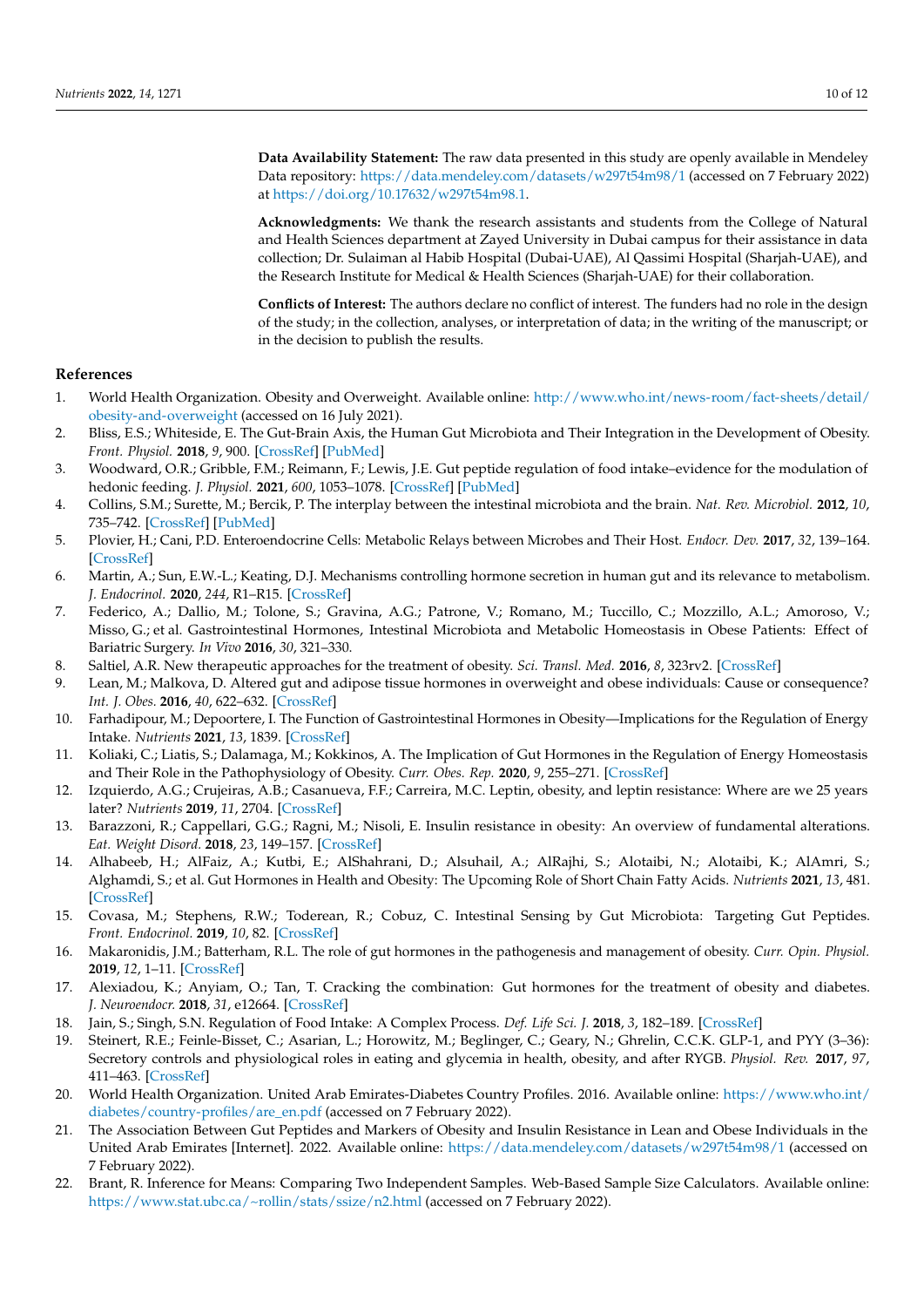- <span id="page-12-0"></span>23. Damms-Machado, A.; Mitra, S.; Schollenberger, A.E.; Kramer, K.M.; Meile, T.; Königsrainer, A.; Huson, D.H.; Bischoff, S.C. Effects of Surgical and Dietary Weight Loss Therapy for Obesity on Gut Microbiota Composition and Nutrient Absorption. *BioMed Res. Int.* **2015**, *2015*, 1–12. [\[CrossRef\]](http://doi.org/10.1155/2015/806248)
- <span id="page-12-1"></span>24. Snetselaar, L.G.; de Jesus, J.M.; DeSilva, D.M.; Stoody, E.E. Dietary Guidelines for Americans, 2020–2025: Understanding the Scientific Process, Guidelines, and Key Recommendations. *Nutr. Today* **2021**, *56*, 287–295. [\[CrossRef\]](http://doi.org/10.1097/NT.0000000000000512)
- <span id="page-12-2"></span>25. Wallace, T.M.; Levy, J.C.; Matthews, D.R. Use and Abuse of HOMA Modeling. *Diabetes Care* **2004**, *27*, 1487–1495. [\[CrossRef\]](http://doi.org/10.2337/diacare.27.6.1487)
- <span id="page-12-3"></span>26. Esteghamati, A.; Ashraf, H.; Esteghamati, A.-R.; Meysamie, A.; Khalilzadeh, O.; Nakhjavani, M.; Abbasi, M. Optimal threshold of homeostasis model assessment for insulin resistance in an Iranian population: The implication of metabolic syndrome to detect insulin resistance. *Diabetes Res. Clin. Pract.* **2009**, *84*, 279–287. [\[CrossRef\]](http://doi.org/10.1016/j.diabres.2009.03.005)
- <span id="page-12-5"></span><span id="page-12-4"></span>27. Van der Kooy, K.; Seidell, J.C. Techniques for the measurement of visceral fat: A practical guide. *Int. J. Obesity.* **1993**, *17*, 187–196. 28. Alberti, K.G.M.M.; Zimmet, P.; Shaw, J. Metabolic syndrome—A new world-wide definition. A Consensus Statement from the International Diabetes Federation. *Diabet. Med.* **2006**, *23*, 469–480. [\[CrossRef\]](http://doi.org/10.1111/j.1464-5491.2006.01858.x)
- <span id="page-12-6"></span>29. Gibson, S.; Ashwell, M. A simple cut-off for waist-to-height ratio (0·5) can act as an indicator for cardiometabolic risk: Recent data from adults in the Health Survey for England. *Br. J. Nutr.* **2019**, *123*, 681–690. [\[CrossRef\]](http://doi.org/10.1017/S0007114519003301)
- <span id="page-12-7"></span>30. Romero-Corral, A.; Somers, V.K.; Sierra-Johnson, J.; Thomas, R.; Collazo-Clavell, M.L.; Korinek, J.; Allison, T.G.; A Batsis, J.; Kuniyoshi, F.S.; Lopez-Jimenez, F. Accuracy of body mass index in diagnosing obesity in the adult general population. *Int. J. Obes.* **2008**, *32*, 959–966. [\[CrossRef\]](http://doi.org/10.1038/ijo.2008.11)
- <span id="page-12-8"></span>31. Schober, P.; Boer, C.; Schwarte, L.A. Correlation Coefficients: Appropriate Use and Interpretation. *Anesth. Analg.* **2018**, *126*, 1763–1768. [\[CrossRef\]](http://doi.org/10.1213/ANE.0000000000002864)
- <span id="page-12-9"></span>32. Sulaiman, N.; Elbadawi, S.; Hussein, A.; Abusnana, S.; Madani, A.; Mairghani, M.; Alawadi, F.; Sulaiman, A.; Zimmet, P.; Huse, O.; et al. Prevalence of overweight and obesity in United Arab Emirates Expatriates: The UAE National Diabetes and Lifestyle Study. *Diabetol. Metab. Syndr.* **2017**, *9*, 88. [\[CrossRef\]](http://doi.org/10.1186/s13098-017-0287-0)
- <span id="page-12-10"></span>33. Neary, M.T.; Batterham, R.L. Gut hormones: Implications for the treatment of obesity. *Pharmacol. Ther.* **2009**, *124*, 44–56. [\[CrossRef\]](http://doi.org/10.1016/j.pharmthera.2009.06.005)
- <span id="page-12-11"></span>34. Pucci, A.; Batterham, R.L. Endocrinology of the Gut and the Regulation of Body Weight and Metabolism. In *Endotext 2020*. Available online: <https://www.ncbi.nlm.nih.gov/books/NBK556470/> (accessed on 7 February 2022).
- <span id="page-12-12"></span>35. Fittipaldi, A.S.; Hernandez, J.; Castrogiovanni, D.; Lufrano, D.; De Francesco, P.N.; Garrido, V.; Vitaux, P.; Fasano, M.V.; Fehrentz, J.-A.; Fernández, A.; et al. Plasma levels of ghrelin, des-acyl ghrelin and LEAP2 in children with obesity: Correlation with age and insulin resistance. *Eur. J. Endocrinol.* **2020**, *182*, 165–175. [\[CrossRef\]](http://doi.org/10.1530/EJE-19-0684)
- <span id="page-12-13"></span>36. Ashwell, M.; Gunn, P.; Gibson, S. Waist-to-height ratio is a better screening tool than waist circumference and BMI for adult cardiometabolic risk factors: Systematic review and meta-analysis. *Obes. Rev.* **2011**, *13*, 275–286. [\[CrossRef\]](http://doi.org/10.1111/j.1467-789X.2011.00952.x) [\[PubMed\]](http://www.ncbi.nlm.nih.gov/pubmed/22106927)
- <span id="page-12-14"></span>37. Behboudi-Gandevani, S.; Ramezani Tehrani, F.; Cheraghi, L.; Azizi, F. Could "a body shape index" and "waist to height ratio" predict insulin resistance and metabolic syndrome in polycystic ovary syndrome? *Eur. J. Obstet. Gynecol. Reprod. Biol.* **2016**, *205*, 110–114. [\[CrossRef\]](http://doi.org/10.1016/j.ejogrb.2016.08.011) [\[PubMed\]](http://www.ncbi.nlm.nih.gov/pubmed/27579518)
- <span id="page-12-15"></span>38. Anoop, S.; Jebasingh, F.; Philip, D.M.; Kurian, M.E.; Mohan, V.; Finney, G.; Thomas, N. The waist-height ratio is a potential anthropometric index of insulin resistance: Observations based on oral glucose tolerance test in lean, normo-glycaemic, Asian Indian males from Southern India. *Clin. Epidemiol. Glob. Health* **2021**, *11*, 100762. [\[CrossRef\]](http://doi.org/10.1016/j.cegh.2021.100762)
- <span id="page-12-16"></span>39. Bowen, J.; Noakes, M.; Clifton, P.M. Appetite Regulatory Hormone Responses to Various Dietary Proteins Differ by Body Mass Index Status Despite Similar Reductions in ad Libitum Energy Intake. *J. Clin. Endocrinol. Metab.* **2006**, *91*, 2913–2919. [\[CrossRef\]](http://doi.org/10.1210/jc.2006-0609)
- <span id="page-12-17"></span>40. Stinson, S.E.; Jonsson, A.E.; Lund, M.A.V.; Frithioff-Bøjsøe, C.; Holm, L.A.; Pedersen, O.; Ängquist, L.; Sørensen, T.I.A.; Holst, J.J.; Christiansen, M.; et al. Fasting Plasma GLP-1 Is Associated With Overweight/Obesity and Cardiometabolic Risk Factors in Children and Adolescents. *J. Clin. Endocrinol. Metab.* **2021**, *106*, 1718–1727. [\[CrossRef\]](http://doi.org/10.1210/clinem/dgab098)
- <span id="page-12-18"></span>41. Kubota, S.; Yabe, D. Elevation of Fasting GLP-1 Levels in Child and Adolescent Obesity: Friend or Foe? *J. Clin. Endocrinol. Metabolism* **2021**, *106*, 3778–3780. [\[CrossRef\]](http://doi.org/10.1210/clinem/dgab301)
- <span id="page-12-19"></span>42. Basolo, A.; Heinitz, S.; Stinson, E.J.; Begaye, B.; Hohenadel, M.; Piaggi, P.; Krakoff, J.; Votruba, S.B. Fasting glucagon-like peptide 1 concentration is associated with lower carbohydrate intake and increases with overeating. *J. Endocrinol. Investig.* **2018**, *42*, 557–566. [\[CrossRef\]](http://doi.org/10.1007/s40618-018-0954-5)
- <span id="page-12-20"></span>43. Færch, K.; Torekov, S.S.; Vistisen, D.; Johansen, N.B.; Witte, D.R.; Jonsson, A.; Pedersen, O.; Hansen, T.; Lauritzen, T.; Sandbæk, A.; et al. GLP-1 Response to Oral Glucose Is Reduced in Prediabetes, Screen-Detected Type 2 Diabetes, and Obesity and Influenced by Sex: The ADDITION-PRO Study. *Diabetes* **2015**, *64*, 2513–2525. [\[CrossRef\]](http://doi.org/10.2337/db14-1751)
- <span id="page-12-21"></span>44. Lynch, L.; Hogan, A.E.; Duquette, D.; Lester, C.; Banks, A.; LeClair, K.; Cohen, D.E.; Ghosh, A.; Lu, B.; Corrigan, M.; et al. iNKT Cells Induce FGF21 for Thermogenesis and Are Required for Maximal Weight Loss in GLP1 Therapy. *Cell Metab.* **2016**, *24*, 510–519. [\[CrossRef\]](http://doi.org/10.1016/j.cmet.2016.08.003)
- <span id="page-12-22"></span>45. Bergenstal, R.M.; Li, Y.; Porter, T.K.B.; Weaver, C.; Han, J. Exenatide once weekly improved glycaemic control, cardiometabolic risk factors and a composite index of an HbA1c <7%, without weight gain or hypoglycaemia, over 52 weeks. *Diabetes Obes. Metab.* **2012**, *15*, 264–271. [\[CrossRef\]](http://doi.org/10.1111/dom.12026)
- <span id="page-12-23"></span>46. Khoo, B.; Tan, T.M.-M. Combination gut hormones: Prospects and questions for the future of obesity and diabetes therapy. *J. Endocrinol.* **2020**, *246*, R65–R74. [\[CrossRef\]](http://doi.org/10.1530/JOE-20-0119)
- <span id="page-12-24"></span>47. Al-Amodi, H.S.; Abdelbasit, N.A.; Fatani, S.H.; Babakr, A.T.; Mukhtar, M.M. The effect of obesity and components of metabolic syndrome on leptin levels in Saudi women. *Diabetes Metab. Syndr. Clin. Res. Rev.* **2018**, *12*, 357–364. [\[CrossRef\]](http://doi.org/10.1016/j.dsx.2017.12.030)